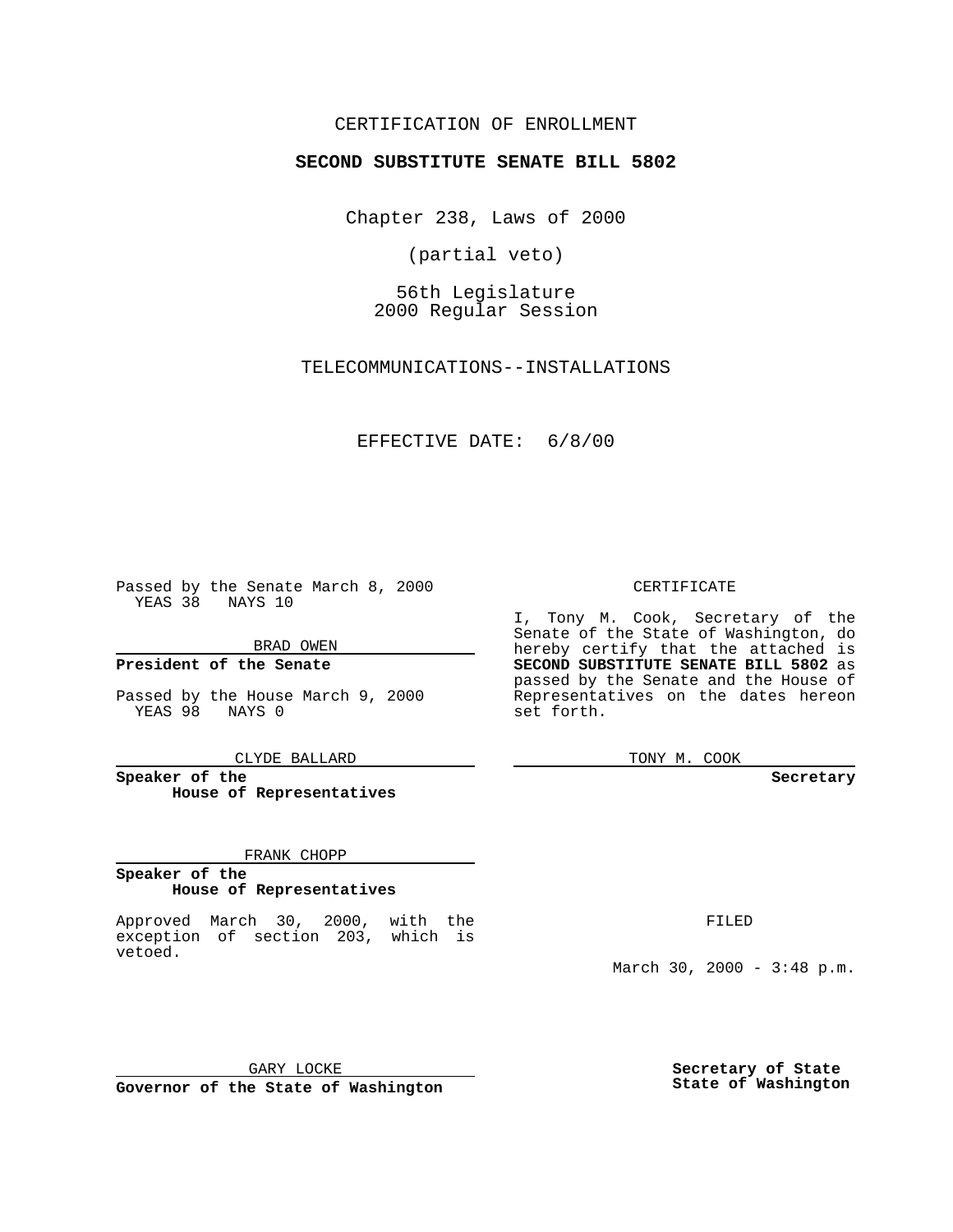## **SECOND SUBSTITUTE SENATE BILL 5802** \_\_\_\_\_\_\_\_\_\_\_\_\_\_\_\_\_\_\_\_\_\_\_\_\_\_\_\_\_\_\_\_\_\_\_\_\_\_\_\_\_\_\_\_\_\_\_

\_\_\_\_\_\_\_\_\_\_\_\_\_\_\_\_\_\_\_\_\_\_\_\_\_\_\_\_\_\_\_\_\_\_\_\_\_\_\_\_\_\_\_\_\_\_\_

Passed Legislature - 2000 Regular Session

#### **State of Washington 56th Legislature 2000 Regular Session**

**By** Senate Committee on Ways & Means (originally sponsored by Senators Fairley, Hochstatter, Honeyford, Spanel and Franklin)

Read first time 03/08/2000.

 AN ACT Relating to telecommunications contractors and installations; amending RCW 19.28.065, 19.28.310, 19.28.340, and 19.28.005; adding new sections to chapter 19.28 RCW; creating a new section; recodifying RCW 19.28.065, 19.28.070, 19.28.250, 19.28.310, 19.28.330, 19.28.340, 19.28.390, 19.28.630, 19.28.005, 19.28.015, 19.28.060, 19.28.120, 19.28.123, 19.28.125, 19.28.180, 19.28.190, 19.28.200, 19.28.210, 19.28.260, 19.28.300, 19.28.350, 19.28.360, 19.28.370, 19.28.510, 19.28.515, 19.28.520, 19.28.530, 19.28.540, 19.28.550, 19.28.560, 19.28.570, 19.28.580, 19.28.600, 19.28.610, and 19.28.620; prescribing penalties; and making an appropriation.

BE IT ENACTED BY THE LEGISLATURE OF THE STATE OF WASHINGTON:

# **"PROVISIONS APPLICABLE TO ELECTRICAL INSTALLATIONS AND TELECOMMUNICATIONS INSTALLATIONS"**

 NEW SECTION. **Sec. 1.** (1) RCW 19.28.065 (as recodified by this act) through 19.28.390 (as recodified by this act) apply throughout this chapter.

 (2) RCW 19.28.065 (as recodified by this act) through 19.28.390 (as recodified by this act) constitute the subchapter "provisions

p. 1 2SSB 5802.SL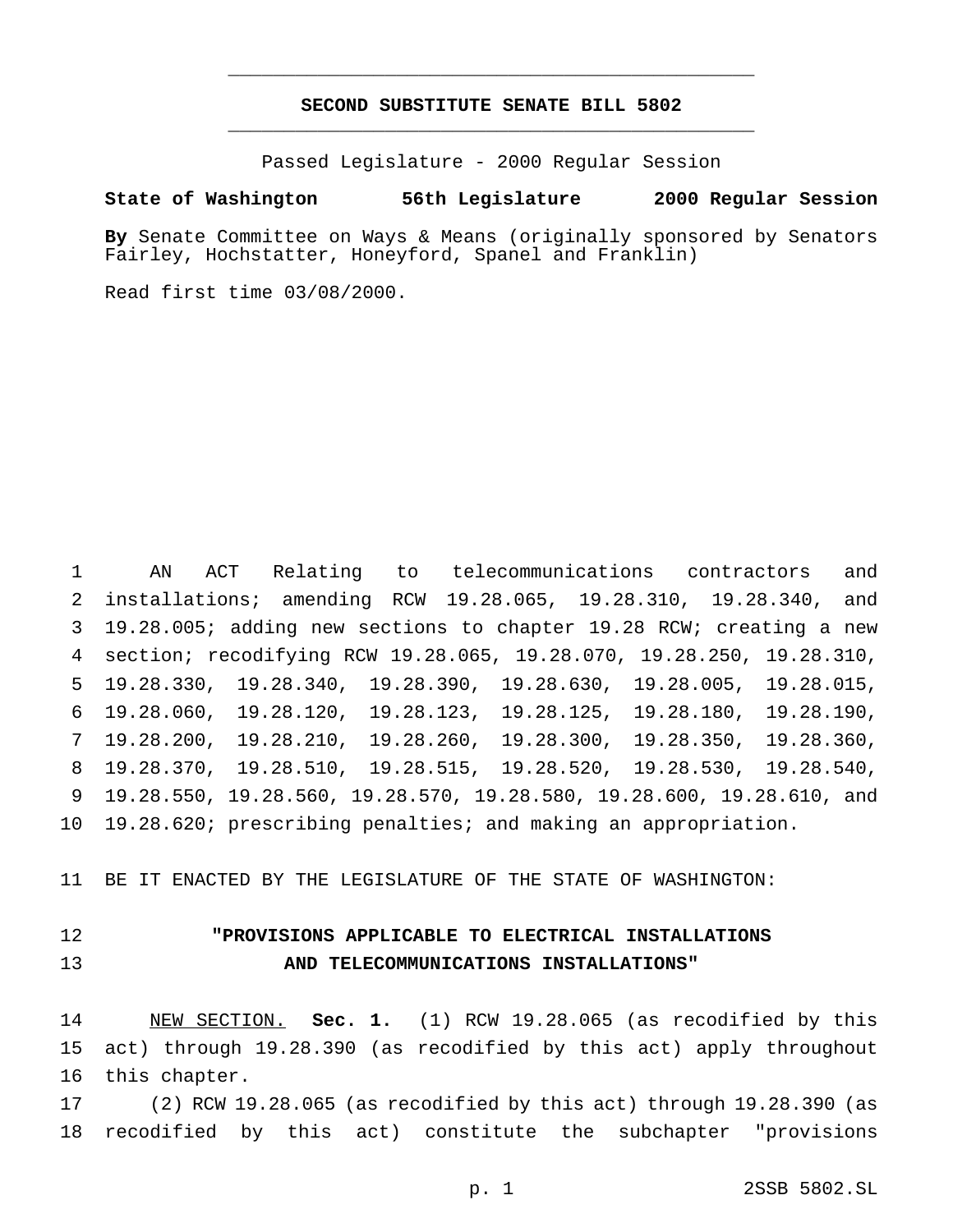applicable to electrical installations and telecommunications installations."

 NEW SECTION. **Sec. 2.** Section 1 of this act and RCW 19.28.065, 19.28.070, 19.28.250, 19.28.310, 19.28.330, 19.28.340, 19.28.390, and 19.28.630 are codified or recodified between RCW 19.28.065 (as recodified by this act) and 19.28.390 (as recodified by this act).

 **Sec. 3.** RCW 19.28.065 and 1988 c 81 s 4 are each amended to read as follows:

9 There is hereby created an electrical board, consisting of ((ten)) 10 fourteen members to be appointed by the governor with the advice of the director of labor and industries as herein provided. It shall be the purpose and function of the board to advise the director on all matters pertaining to the enforcement of this chapter including, but not 14 limited to standards of electrical and telecommunications installation, 15 minimum inspection procedures, and the adoption of rules ((and 16 regulations)) pertaining to the electrical inspection division: 17 PROVIDED, HOWEVER, That no rules ((or regulations)) shall be amended or repealed until the electrical board has first had an opportunity to consider any proposed amendments or repeals and had an opportunity to make recommendations to the director relative thereto. The members of the electrical board shall be selected and appointed as follows: One member shall be an employee or officer of a corporation or public 23 agency generating or distributing electric power; <u>one member must be an</u> employee or officer of a facilities-based telecommunications service provider regulated by the Washington state utilities and transportation commission; three members shall be licensed electrical contractors: PROVIDED, That one of these members may be a representative of a trade 28 association in the electrical industry; one member shall be a licensed 29 telecommunications contractor; one member shall be an employee, or officer, or representative of a corporation or firm engaged in the business of manufacturing or distributing electrical and 32 telecommunications materials, equipment, or devices; one member shall be a person with knowledge of the electrical industry, not related to the electrical industry, to represent the public; three members shall 35 be certified electricians; ((and)) one member shall be a 36 telecommunications worker; one member shall be a licensed professional electrical engineer qualified to do business in the state of Washington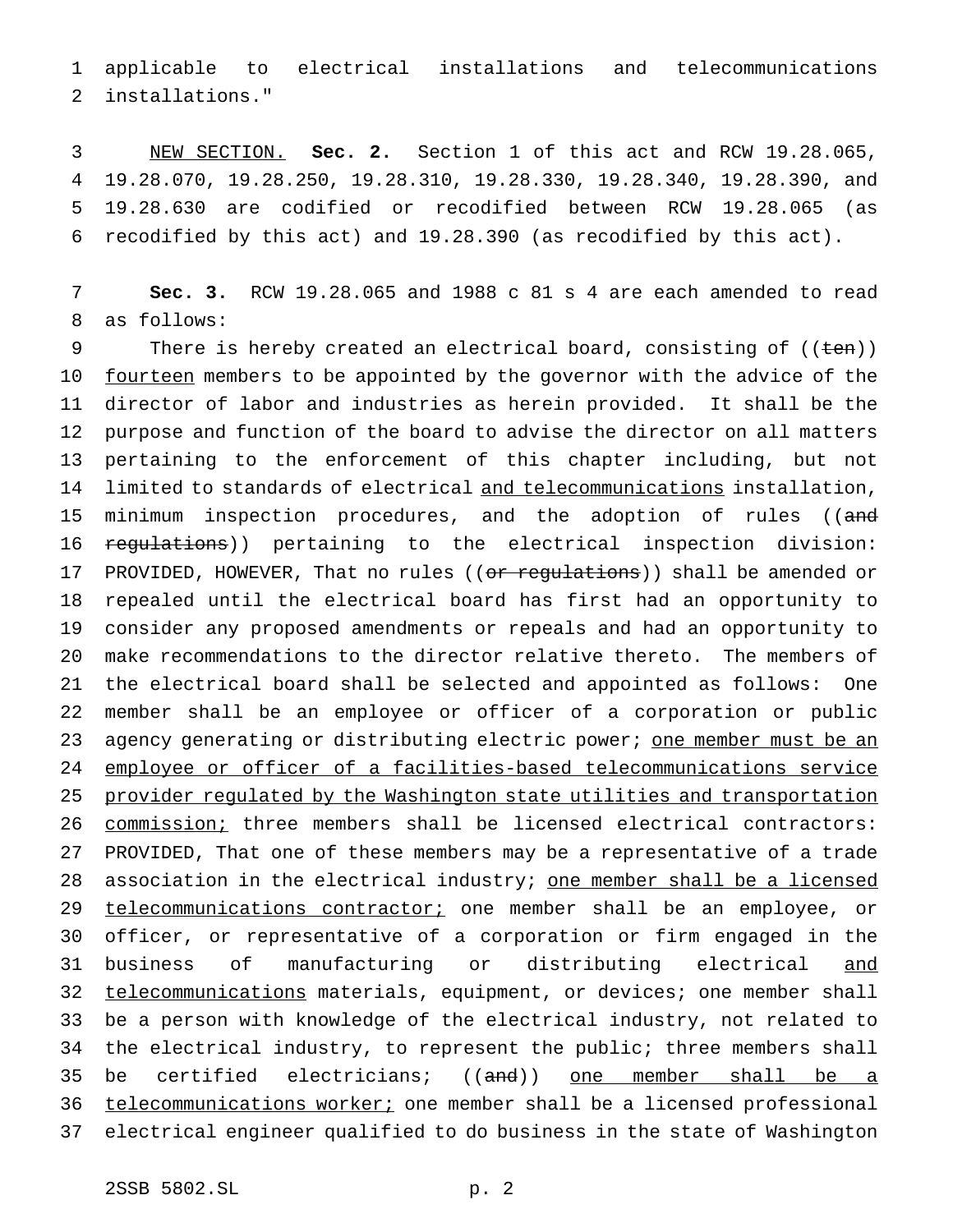1 and designated as a registered communications distribution designer; and one nonvoting member must be a building official from an incorporated city or town with an electrical inspection program established under RCW 19.28.360 (as recodified by this act). The regular term of each member shall be four years: PROVIDED, HOWEVER, The original board shall be appointed on June 9, 1988, for the following terms: The first term of the member representing a corporation or public agency generating or distributing electric power shall serve four years; two members representing licensed electrical contractors shall serve three years; the member representing a manufacturer or distributor of electrical equipment or devices shall 12 serve three years; the member representing the public and one member representing licensed electrical contractors shall serve two years; the three members selected as certified electricians shall serve for terms 15 of one, two, and three years, respectively; the member selected as the licensed professional electrical engineer shall serve for one year. In appointing the original board, the governor shall give due consideration to the value of continuity in membership from predecessor boards. Thereafter, the governor shall appoint or reappoint board members for terms of four years and to fill vacancies created by the 21 completion of the terms of the original members. When new positions 22 are created, the governor may appoint the initial members to the new 23 positions to staggered terms of one to three years. The governor shall also fill vacancies caused by death, resignation, or otherwise for the unexpired term of such members by appointing their successors from the same business classification. The same procedure shall be followed in making such subsequent appointments as is provided for the original appointments. The board, at this first meeting shall elect one of its members to serve as chairman. Any person acting as the chief electrical inspector shall serve as secretary of the board during his 31 or her tenure as chief state inspector. Meetings of the board shall be held at least quarterly in accordance with a schedule established by the board. Each member of the board shall receive compensation in accordance with RCW 43.03.240 and shall be reimbursed for travel expenses in accordance with RCW 43.03.050 and 43.03.060 which shall be paid out of the electrical license fund, upon vouchers approved by the director of labor and industries.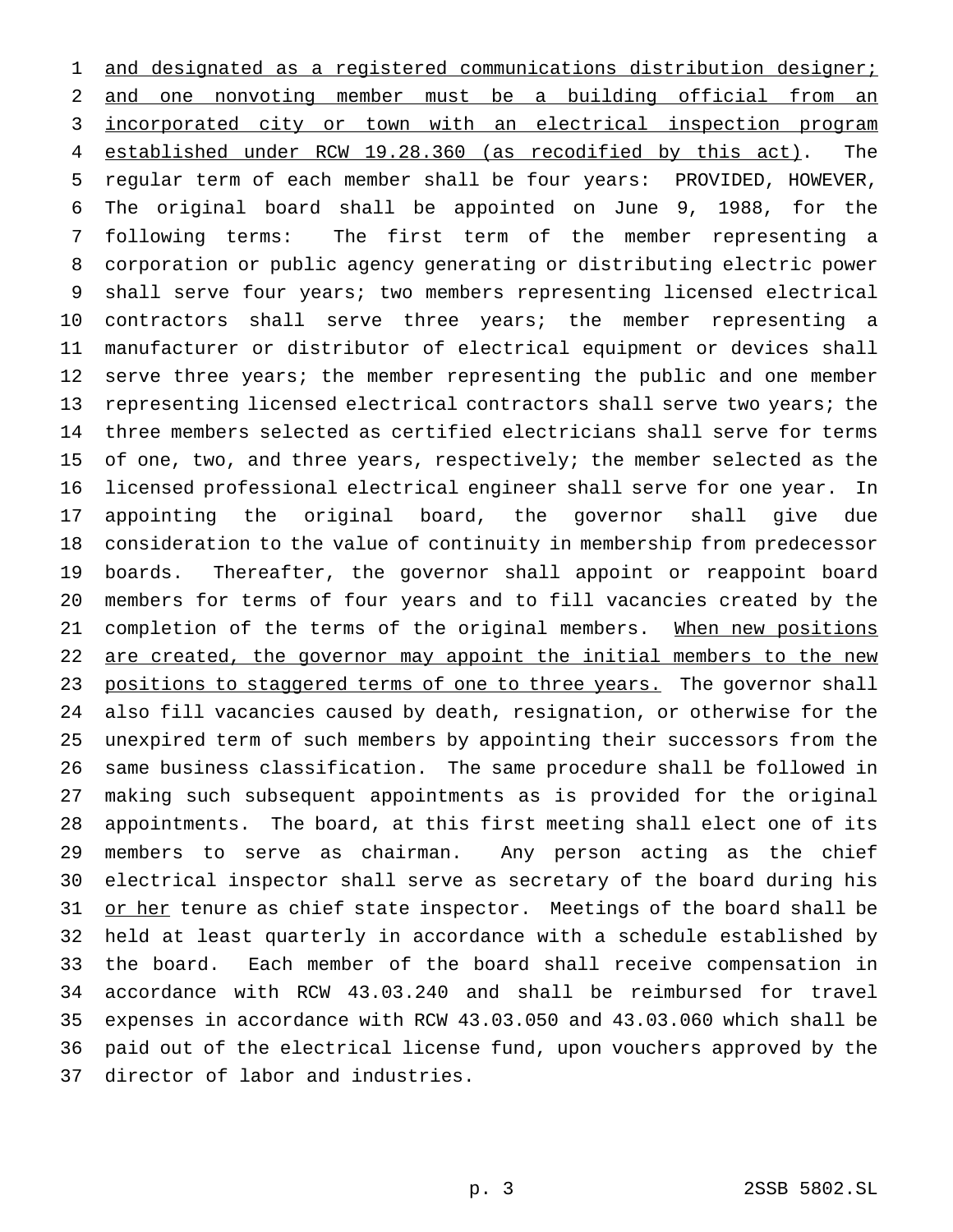**Sec. 4.** RCW 19.28.310 and 1997 c 58 s 844 are each amended to read as follows:

 (1) The department has the power, in case of serious noncompliance with the provisions of this chapter, to revoke or suspend for such a 5 period as it determines, any electrical or telecommunications contractor license or electrical or telecommunications contractor administrator certificate issued under this chapter. The department shall notify the holder of the license or certificate of the revocation or suspension by certified mail. A revocation or suspension is effective twenty days after the holder receives the notice. Any revocation or suspension is subject to review by an appeal to the board. The filing of an appeal stays the effect of a revocation or suspension until the board makes its decision. The appeal shall be filed within twenty days after notice of the revocation or suspension is given by certified mail sent to the address of the holder of the license or certificate as shown on the application for the license or certificate, and shall be effected by filing a written notice of appeal with the department, accompanied by a certified check for two hundred dollars, which shall be returned to the holder of the license or certificate if the decision of the department is not sustained by the board. The hearing shall be conducted in accordance with chapter 34.05 RCW. If the board sustains the decision of the department, the two hundred dollars shall be applied by the department to the payment of the per diem and expenses of the members of the board incurred in the matter, and any balance remaining after payment of per diem and expenses shall be paid into the electrical license fund.

 (2) The department shall immediately suspend the license or certificate of a person who has been certified pursuant to RCW 74.20A.320 by the department of social and health services as a person 30 who is not in compliance with a support order ((or a residential or 31 visitation order)). If the person has continued to meet all other requirements for reinstatement during the suspension, reissuance of the license or certificate shall be automatic upon the department's receipt of a release issued by the department of social and health services stating that the licensee is in compliance with the order.

 **Sec. 5.** RCW 19.28.340 and 1935 c 169 s 16 are each amended to read as follows: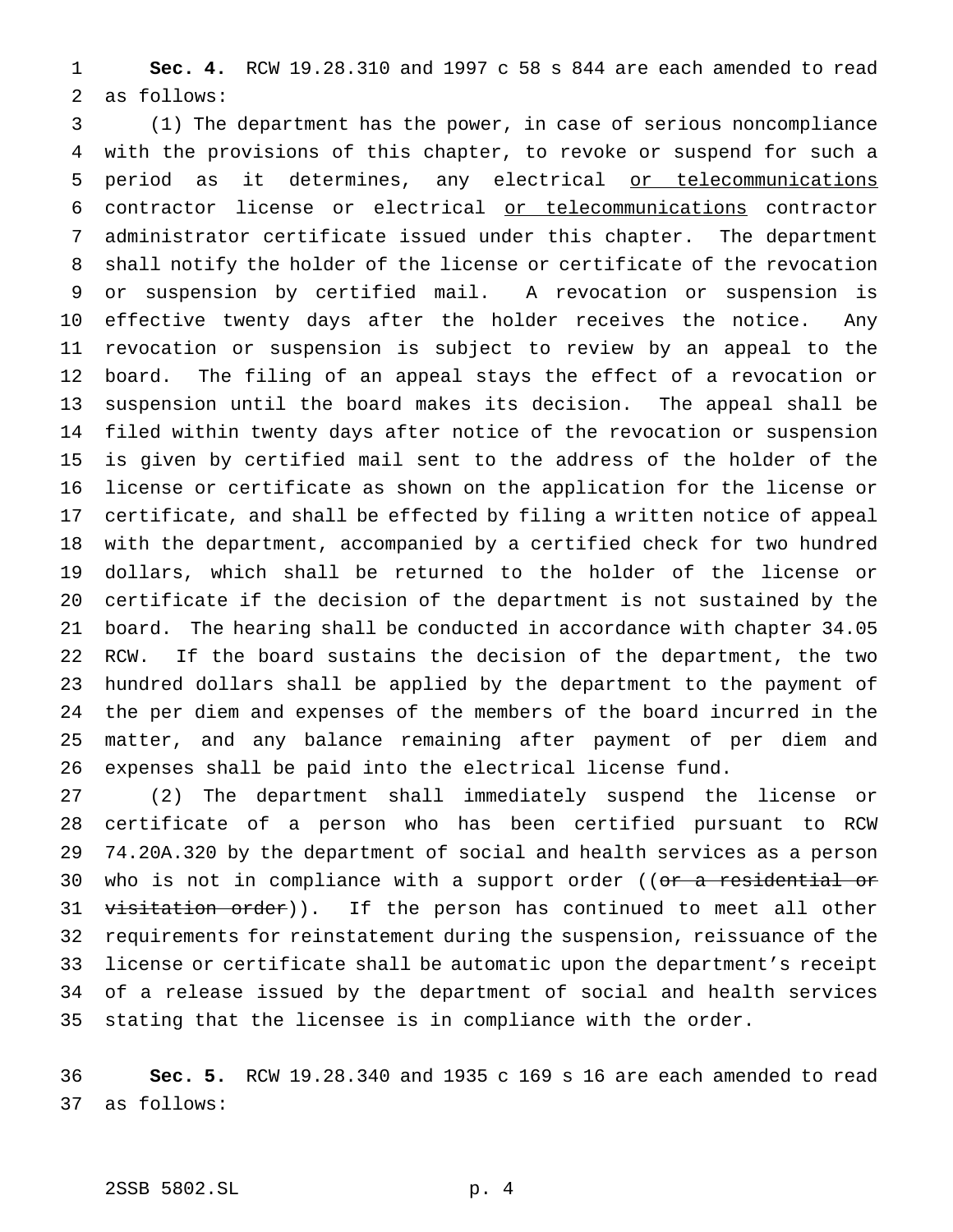Nothing contained in this chapter will be construed to relieve from or lessen the responsibility or liability of any person for injury or damage to person or property caused by or resulting from any defect of 4 any nature in any electrical or telecommunications work performed by 5 said person or in any electrical or telecommunications equipment owned, 6 controlled, installed, operated or used by him  $or$  her; nor shall the state of Washington, or any officer, agent, or employee thereof incur or be held as assuming any liability by reason or in consequence of any permission, certificate of inspection, inspection or approval authorized herein, or issued or given as herein provided, or by reason of consequence of any things done or acts performed pursuant to any provision of this chapter.

## **"PROVISIONS APPLICABLE TO ELECTRICAL INSTALLATIONS"**

 NEW SECTION. **Sec. 101.** RCW 19.28.005 (as recodified by this act) through 19.28.630 (as recodified by this act) constitute the subchapter "provisions applicable to electrical installations."

 NEW SECTION. **Sec. 102.** RCW 19.28.005, 19.28.015, 19.28.060, 19.28.120, 19.28.123, 19.28.125, 19.28.180, 19.28.190, 19.28.200, 19.28.210, 19.28.260, 19.28.300, 19.28.350, 19.28.360, 19.28.370, 19.28.510, 19.28.515, 19.28.520, 19.28.530, 19.28.540, 19.28.550, 19.28.560, 19.28.570, 19.28.580, 19.28.600, 19.28.610, and 19.28.620 are recodified between RCW 19.28.005 (as recodified by this act) and 19.28.620 (as recodified by this act).

 **Sec. 103.** RCW 19.28.005 and 1993 c 275 s 1 are each amended to read as follows:

26 The definitions in this section apply throughout this ((chapter)) 27 subchapter.

 (1) "Administrator" means a person designated by an electrical contractor to supervise electrical work and electricians in accordance with the rules adopted under this chapter.

(2) "Board" means the electrical board under RCW 19.28.065.

32 (3) "Chapter" or "subchapter" means ((chapter 19.28 RCW)) the 33 subchapter, if no chapter number is referenced.

(4) "Department" means the department of labor and industries.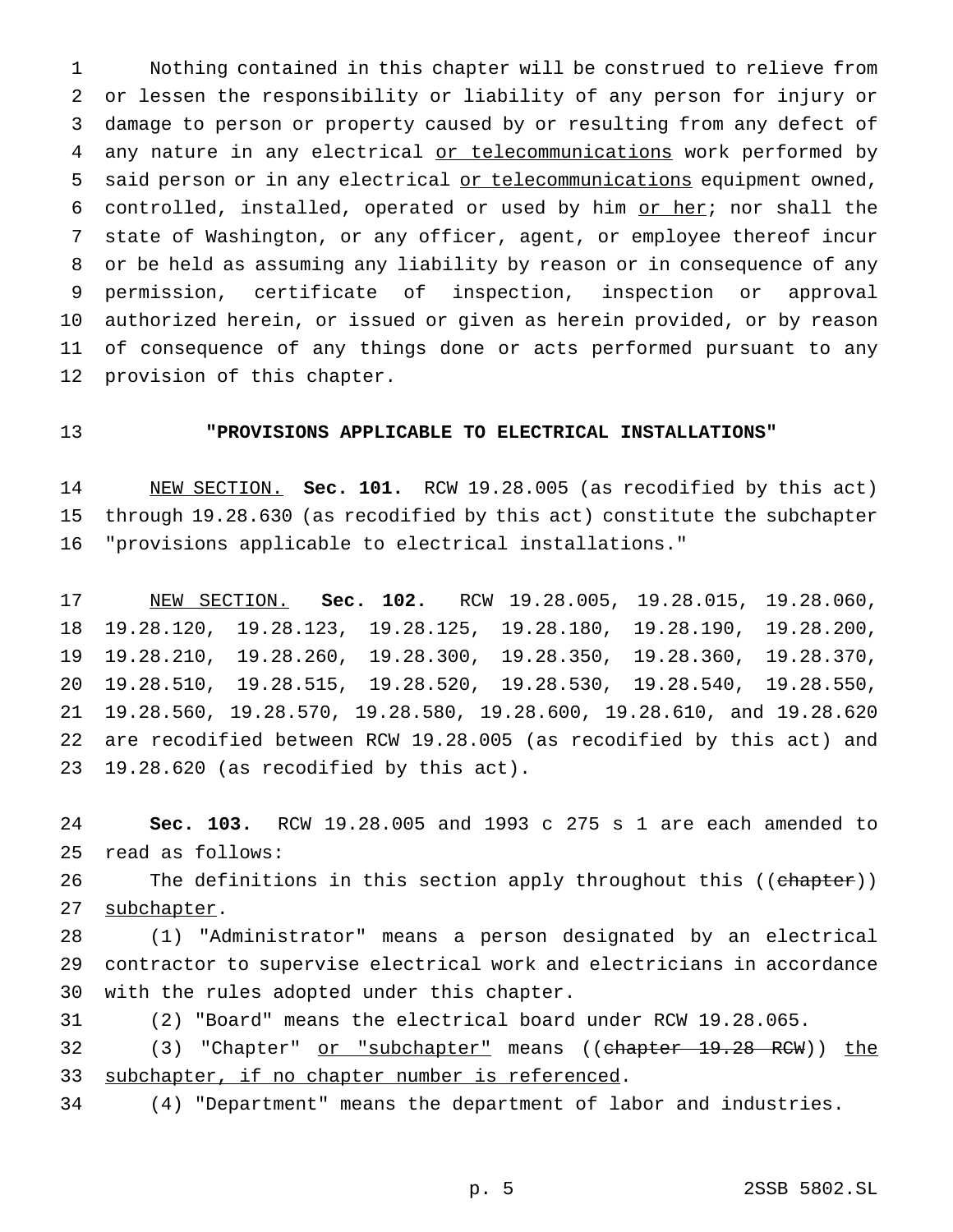(5) "Director" means the director of the department or the director's designee.

 (6) "Electrical construction trade" includes but is not limited to installing or maintaining electrical wires and equipment that are used for light, heat, or power and installing and maintaining remote control, signaling, power limited, or communication circuits or systems.

 (7) "Electrical contractor" means a person, firm, partnership, corporation, or other entity that offers to undertake, undertakes, submits a bid for, or does the work of installing or maintaining wires or equipment that convey electrical current.

 (8) "Equipment" means any equipment or apparatus that directly uses, conducts, or is operated by electricity but does not mean plug-in household appliances.

 (9) "Industrial control panel" means a factory-wired or user-wired assembly of industrial control equipment such as motor controllers, switches, relays, power supplies, computers, cathode ray tubes, transducers, and auxiliary devices. The panel may include disconnect means and motor branch circuit protective devices.

 (10) "Journeyman electrician" means a person who has been issued a journeyman electrician certificate of competency by the department.

 (11) "Specialty electrician" means a person who has been issued a specialty electrician certificate of competency by the department.

#### **"PROVISIONS APPLICABLE TO TELECOMMUNICATIONS INSTALLATIONS"**

 NEW SECTION. **Sec. 201.** Sections 203 through 219 of this act constitute the subchapter "provisions applicable to telecommunications installations."

 NEW SECTION. **Sec. 202.** Sections 202 through 219 of this act are each added to chapter 19.28 RCW under subchapter heading "provisions applicable to telecommunications installations."

31 \*NEW SECTION. Sec. 203. It is the intent of the legislature to maintain public safety and consumer protection while ensuring that businesses involved in telecommunications do not face unnecessary obstacles in the performance of their business activities. It is the further intent of the legislature that the delegation of authority to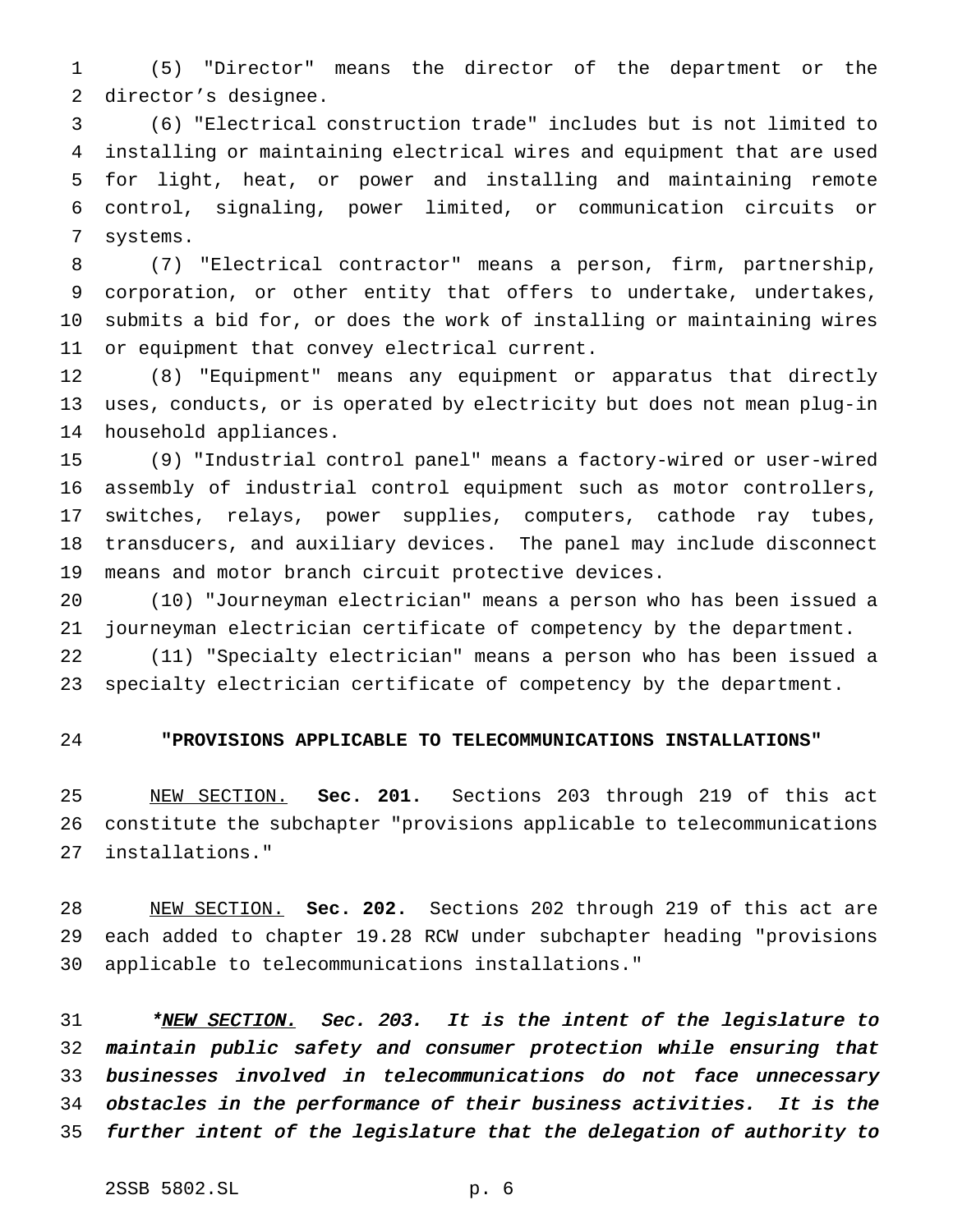the director and the board under chapter . . ., Laws of <sup>2000</sup> (this act) be strictly limited to the minimum delegation necessary to administer the clear and unambiguous directives under chapter . . ., Laws of <sup>2000</sup> (this act), and strict compliance with chapter 1, Laws of <sup>2000</sup> (Initiative Measure No. 695), when adopting any fees.

 Therefore, the electrical board and the department are directed to work cooperatively with all business sectors to ensure that this chapter is administered in <sup>a</sup> responsive and efficient manner, that administrative rules reflect the provisions of this section, and in particular that small businesses do not face unnecessary obstacles in 11 the telecommunications marketplace.

**\*Sec. 203 was vetoed. See message at end of chapter.**

 NEW SECTION. **Sec. 204.** The definitions in this section apply throughout this subchapter unless the context clearly requires otherwise.

 (1) "Telecommunications backbone cabling systems" means a system that provides interconnections between telecommunications closets, equipment rooms, and entrance facilities in the telecommunications cabling system structure. Backbone cabling consists of the backbone cables, intermediate and main cross-connects, mechanical terminations, and patch cords or jumpers used for backbone to backbone cross- connection. Backbone cabling also includes cabling between buildings. (2) "Board" means the electrical board under RCW 19.28.065 (as recodified by this act).

(3) "Department" means the department of labor and industries.

 (4) "Director" means the director of the department or the director's designee.

 (5) "Telecommunications horizontal cabling systems" means the portions of the telecommunications cabling system that extends from the work area telecommunications outlet or connector to the telecommunications closet. The horizontal cabling includes the horizontal cables, the telecommunications outlet or connector in the work area, the mechanical termination, and horizontal cross-connections located in the telecommunications closet.

 (6) "Telecommunications network demarcation point" means the point or interconnection between the service provider's communications cabling, terminal equipment, and protective apparatus and the customer's premises telecommunications cabling system. The location of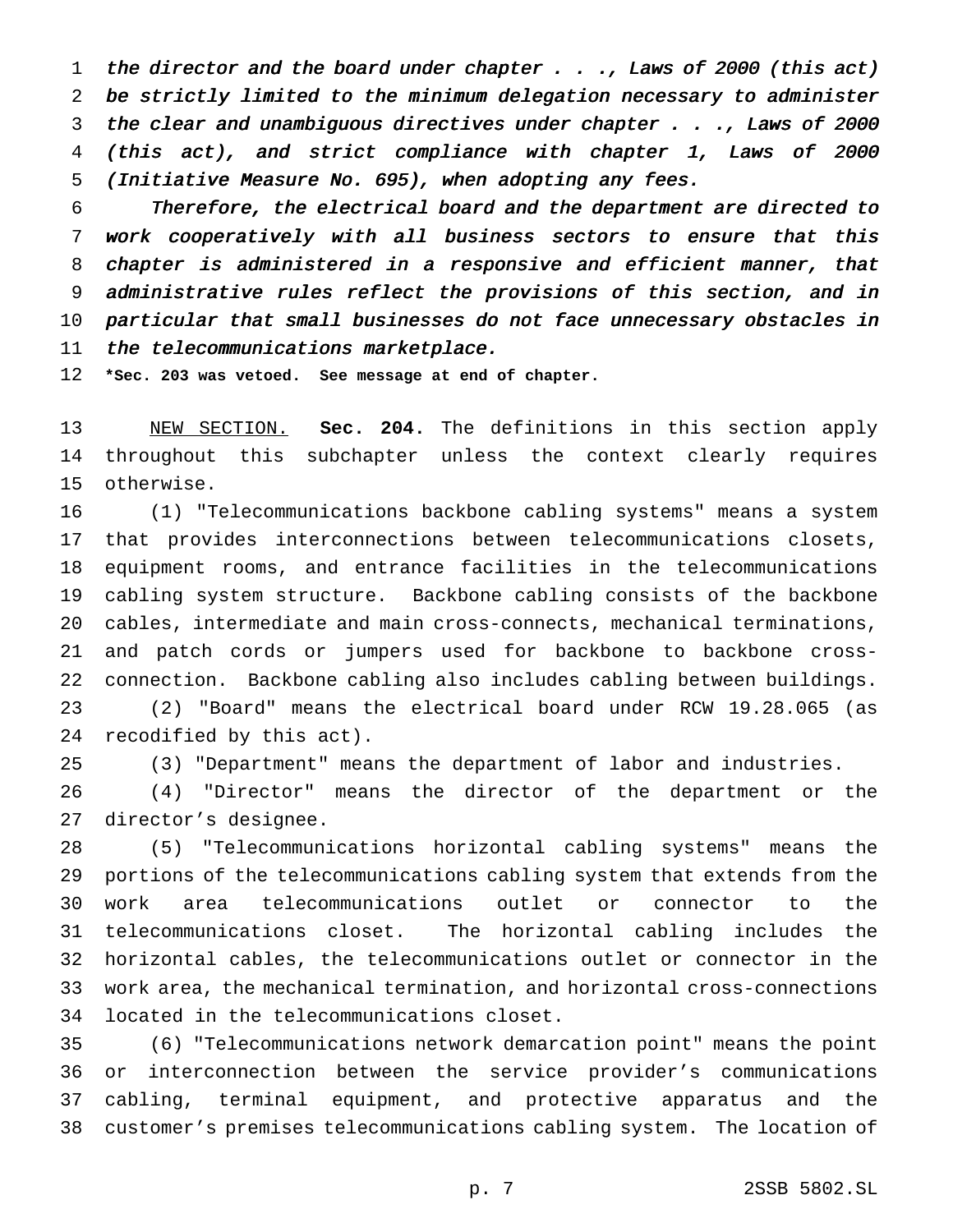this point for regulated carriers is determined by federal and state regulations. The carrier should be contacted to determine the location policies in effect in the area.

 (7) "Telecommunications scope of work" means the work of a telecommunications contractor. This includes the installation, maintenance, and testing of telecommunications systems, equipment, and associated hardware, pathway systems, and cable management systems, which excludes cable tray and conduit raceway systems. The scope also includes installation of open wiring systems of telecommunications cables, surface nonmetallic raceways designated and used exclusively for telecommunications, optical fiber innerduct raceway, underground raceways designated and used exclusively for telecommunications and installed for additions or extensions to existing telecommunications systems not to exceed fifty feet inside the building, and incidental short sections of circular or surface metal raceway, not to exceed ten feet, for access or protection of telecommunications cabling and installation of cable trays and ladder racks in telecommunications service entrance rooms, spaces, or closets.

 (8) A "telecommunications structured cabling system" is the complete collective configuration of cabling and associated hardware at a given site and installed to perform specific telecommunications functions.

 (9) "Telecommunications administrator" means a person designated by a telecommunications contractor to supervise the installation of telecommunications systems in accordance with rules adopted under this chapter.

 (10) "Telecommunications closet" means a room for housing telecommunications equipment, cable terminations, and cross-connect wiring that serve that particular floor. The closet is the recognized transition point between the backbone and horizontal cabling systems. (11) "Telecommunications contractor" means a person, firm, partnership, corporation, or other entity that advertises, offers to undertake, undertakes, submits a bid for, or does the work of installing or maintaining telecommunications systems.

 (12) "Telecommunications service entrance room or space" means a room or space used as the building serving facility in which the joining of inter-building and intra-building backbone facilities takes place. The service entrance room may also house electronic equipment serving any telecommunications function.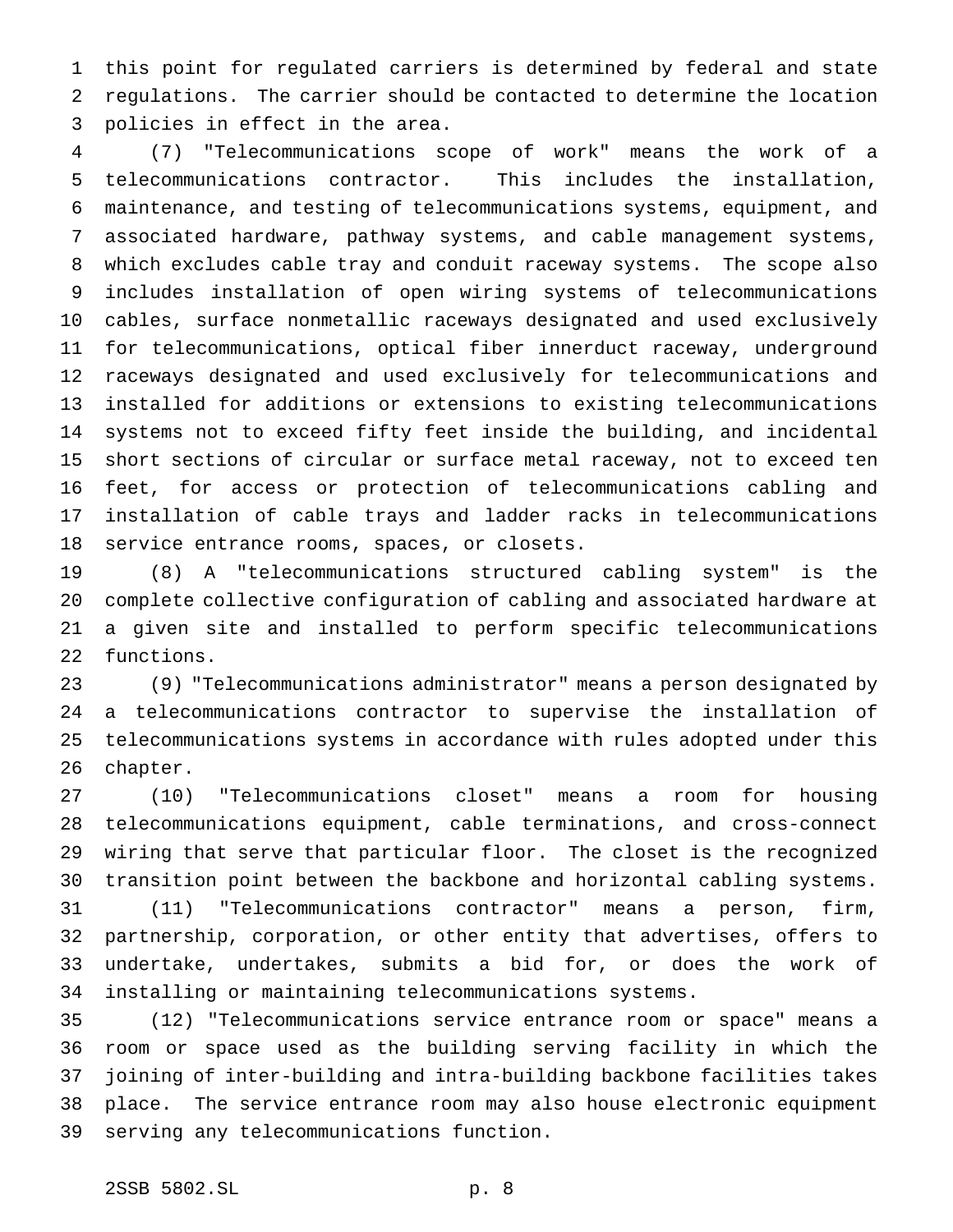(13) "Telecommunications systems" means structured cabling systems that begin at the demarcation point between the local service provider and the customer's premises structured cabling system.

 (a) Telecommunications systems encompass all forms of information generation, processing, and transporting of signals conveyed electronically or optically within or between buildings, including voice, data, video, and audio.

 (b) Telecommunications systems include structured cabling systems, compatible connecting hardware, telecommunications equipment, premises switching equipment, infrared, fiber optic, radio-frequency, and other limited-energy interconnections associated with telecommunications systems or appliances.

 (c) Telecommunications systems do not include horizontal cabling used for fire protection signaling systems, intrusion alarms, access control systems, patient monitoring systems, energy management control systems, industrial and automation control systems, HVAC/refrigeration control systems, lighting control systems, and stand-alone amplified sound or public address systems.

 (d) Telecommunications systems may interface with other building signal systems including security, alarms, and energy management at cross-connection junctions within telecommunications closets or at extended points of demarcation. Telecommunications systems do not include the installation or termination of premises line voltage service, feeder, or branch circuit conductors or equipment.

 (14) "Telecommunications worker" means a person primarily and regularly engaged in the installation and/or maintenance of telecommunications systems, equipment, and infrastructure as defined in this chapter.

 (15) "Telecommunications workstation" means a building space where the occupant normally interacts with telecommunications equipment. The telecommunications outlet in the work area is the point at which end- user equipment plugs into the building telecommunications utility formed by the pathway, space, and building wiring system.

 NEW SECTION. **Sec. 205.** (1) All installations of wires and equipment defined as telecommunications systems are subject to the requirements of this subchapter. Installations shall be in conformity with approved methods of construction for safety to life and property. The national electrical code, approved standards of the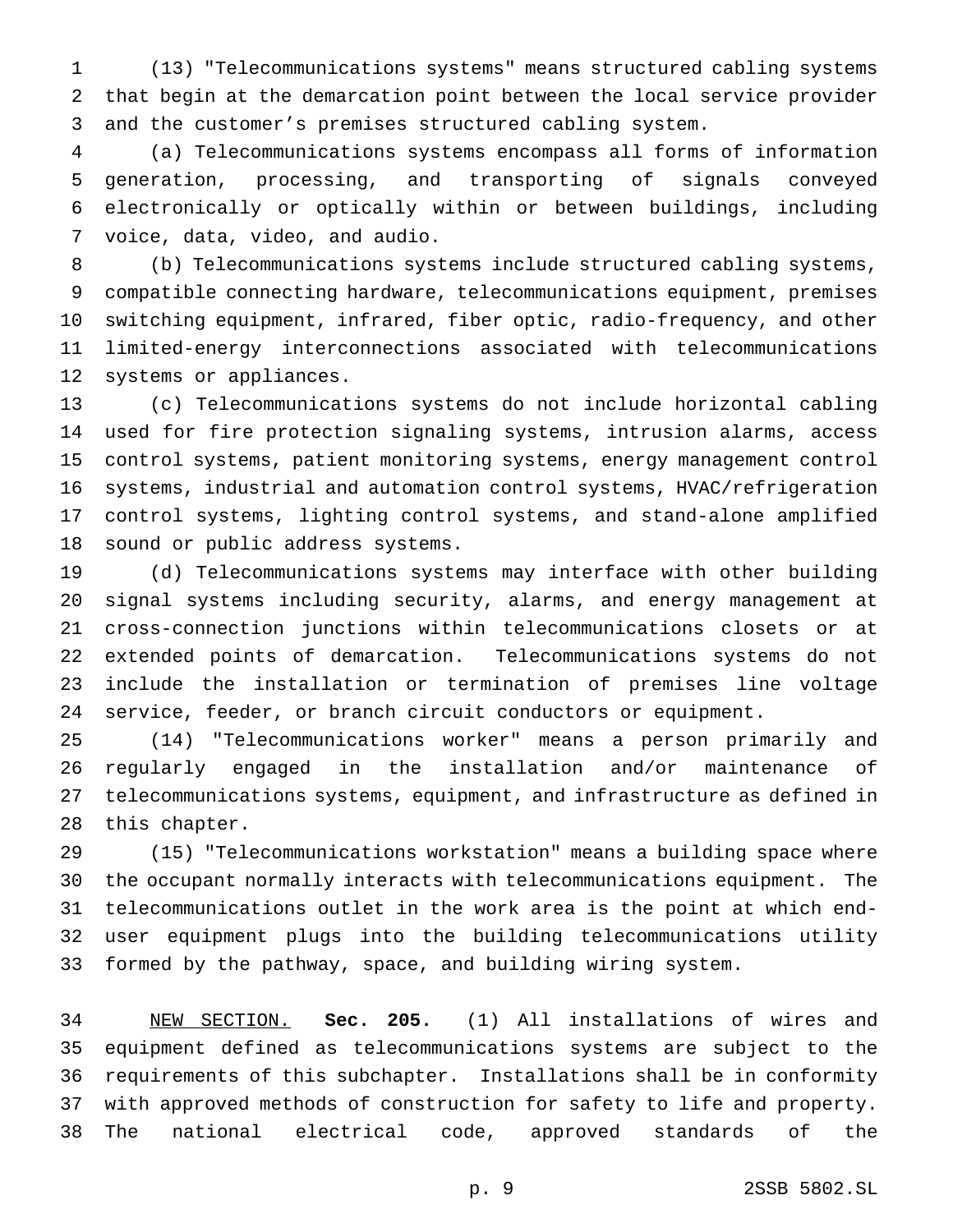telecommunications industries association, the electronic industries association, the American national standards institute, and other safety standards approved by the department shall be evidence of approved methods of installation.

 (2) This chapter may not limit the authority or power of any city or town to enact and enforce under authority given by law in RCW 19.28.360 (as recodified by this act), any ordinance, or rule requiring an equal, higher, or better standard of construction and an equal, higher, or better standard of materials, devices, appliances, and equipment than that required by this chapter.

 NEW SECTION. **Sec. 206.** (1) It is unlawful for any person, firm, partnership, corporation, or other entity to advertise, offer to do work, submit a bid, engage in, conduct, or carry on the business of installing or maintaining telecommunications systems without having a telecommunications contractor license. Electrical contractors licensed as general electrical (01) or specialty electrical (06) contractors under chapter 19.28 RCW and their designated administrators qualify to perform all telecommunications work defined in this chapter. Telecommunications contractors licensed under this chapter are not required to be registered under chapter 18.27 RCW. All telecommunications licenses expire twenty-four calendar months following the day of their issue. A telecommunications contractor license is not required for a licensed specialty electrical contractor to perform telecommunications installations or maintenance integral to the equipment or occupancy limitations of their electrical specialty. A telecommunications contractor license is not required for persons making telecommunications installations or performing telecommunications maintenance on their own property or for regularly employed employees working on the premises of their employer, unless on a new building intended for rent, sale, or lease.

 (2) Application for a telecommunications contractor license shall be made in writing to the department accompanied by the required fee. The applications shall state:

 (a) The name and address of the applicant. In the case of firms or partnerships, the applications shall state the names of the individuals composing the firm or partnership. In the case of corporations, the applications shall state the names of the corporation's managing officials;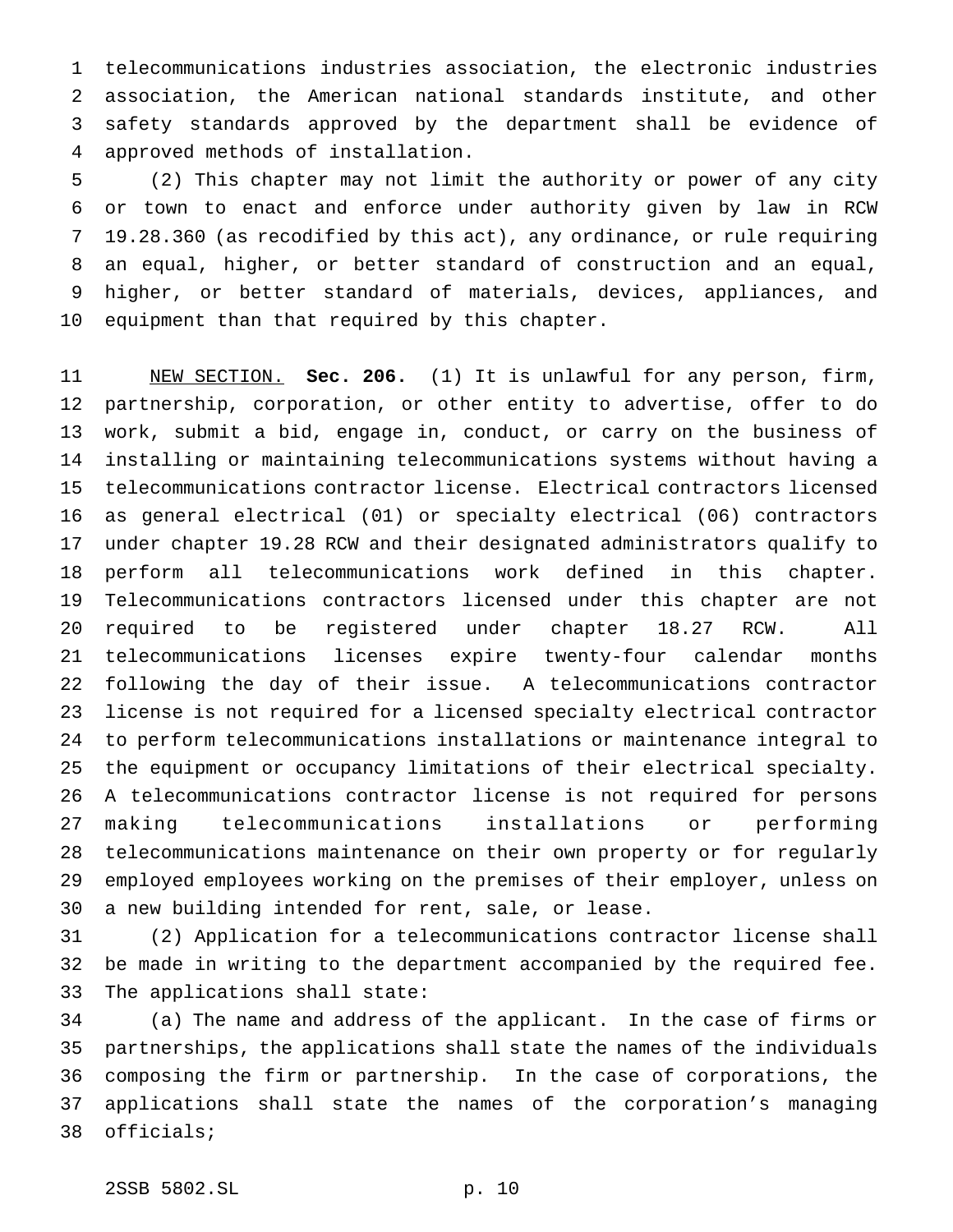(b) The location of the place of business of the applicant and the name under which the business is conducted;

 (c) The employer social security number or tax identification number;

 (d) Evidence of workers' compensation coverage for the applicant's employees working in Washington, as follows:

 (i) The applicant's industrial insurance account number issued by the department;

 (ii) The applicant's self-insurer number issued by the department; or

 (iii) For applicants domiciled in a state or province of Canada subject to an agreement entered into under RCW 51.12.120(7), as permitted by the agreement, filing a certificate of coverage issued by the agency that administers the workers' compensation law in the applicant's state or province of domicile certifying that the applicant has secured the payment of compensation under the other state's or province's workers' compensation law;

18 (e) The employment security department number; and

(f) The state excise tax registration number.

 (3) The unified business identifier account number may be substituted for the information required by subsection (2)(d), (e), and (f) of this section if the applicant will not employ employees in Washington.

 (4) The department may verify the workers' compensation coverage information provided by the applicant under subsection (2)(d) of this section including, but not limited to, information regarding the coverage of an individual employee of the applicant. If coverage is provided under the laws of another state, the department may notify the other state that the applicant is employing employees in Washington.

 (5) To obtain a telecommunications contractor license the applicant must designate an individual who currently possesses a telecommunications administrator certificate. To obtain an administrator's certificate an individual must pass an examination as set forth in this chapter. Examination criteria will be determined by the board.

 (6) No examination may be required of any applicant for an initial telecommunications administrator certificate qualifying under this section. Applicants qualifying under this section shall be issued an administrator certificate by the department upon making an application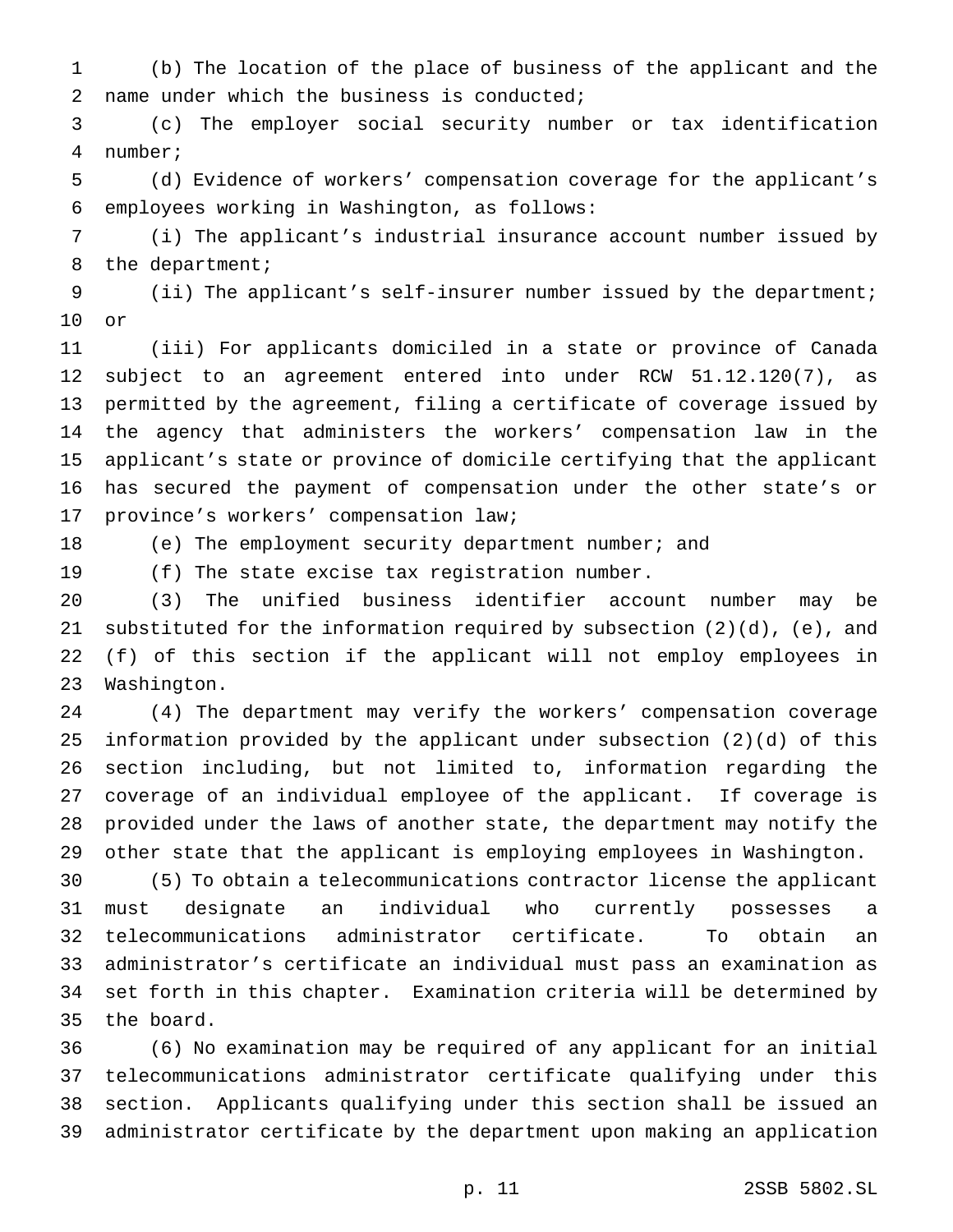and paying the required fee. Individuals must apply before July 1, 2001, to qualify for an administrator certificate without examination under this section. The board shall certify to the department the names of all persons entitled to this administrator certificate.

 Prior to July 1, 2001, bona fide registered contractors under chapter 18.27 RCW engaged in the business of installing or maintaining telecommunications wiring in this state on or before the effective date of this act may designate the following number of persons to receive a telecommunications administrator certificate without examination:

 (a) One owner or officer of a contractor, registered under chapter 18.27 RCW on or before the effective date of this act, currently engaged in the business of installing telecommunications wiring;

 (b) One employee, principal, or officer, with a minimum of two years experience performing telecommunications installations, per registered telecommunication contractor; and

 (c) One employee for each one hundred employees, or fraction thereof, with a minimum of two years experience performing telecommunications installations.

 (7) The application for a contractor license shall be accompanied by a bond in the sum of four thousand dollars with the state of Washington named as obligee in the bond, with good and sufficient surety, to be approved by the department. The bond shall at all times be kept in full force and effect, and any cancellation or revocation thereof, or withdrawal of the surety therefrom, suspends the license issued to the principal until a new bond has been filed and approved as provided in this section. Upon approval of a bond, the department shall, on the next business day, deposit the fee accompanying the application in the electrical license fund and shall file the bond in the office. The department shall, upon request, furnish to any person, firm, partnership, corporation, or other entity a certified copy of the bond upon the payment of a fee that the department shall set by rule. The fee shall cover but not exceed the cost of furnishing the certified copy. The bond shall be conditioned that the principal will pay for all labor, including employee benefits, and material furnished or used upon the work, taxes and contributions to the state of Washington, and all damages that may be sustained by any person, firm, partnership, corporation, or other entity due to a failure of the principal to make the installation or maintenance in accordance with this chapter. In lieu of the surety bond required by this section the applicant may file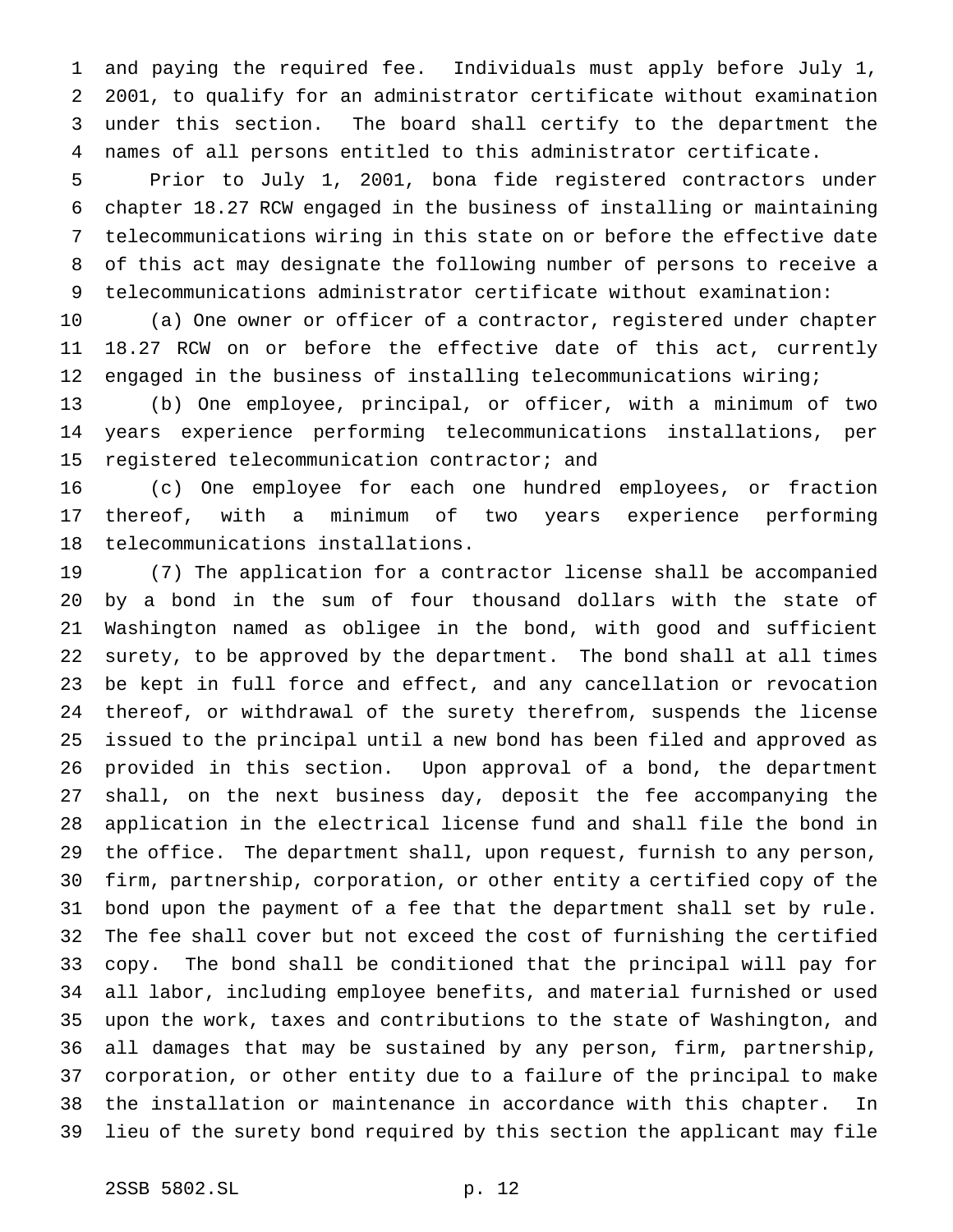with the department a cash deposit or other negotiable security acceptable to the department. If the applicant has filed a cash deposit, the department shall deposit the funds in a special trust savings account in a commercial bank, mutual savings bank, or savings and loan association and shall pay annually to the depositor the interest derived from the account.

 (8) Any person, firm, or corporation sustaining any damage or injury by reason of the principal's breach of the conditions of the bond required under this section may bring an action against the surety 10 named therein, joining in the action the principal named in the bond; the action shall be brought in the superior court of any county in which the principal on the bond resides or transacts business, or in the county in which the work was performed as a result of which the breach is alleged to have occurred; the action shall be maintained and prosecuted as other civil actions. Claims or actions against the surety on the bond shall be paid in full in the following order of priority: (a) Labor, including employee benefits, (b) materials and equipment used upon such work, (c) taxes and contributions due to the state, (d) damages sustained by any person, firm, or corporation due to the failure of the principal to make the installation in accordance with this chapter, or any ordinance, building code, or regulation applicable thereto. However, the total liability of the surety on any bond may not exceed the sum of four thousand dollars, and the surety on the bond may not be liable for monetary penalties. Any action shall be brought within one year from the completion of the work in the performance of which the breach is alleged to have occurred. The surety shall mail a conformed copy of the judgment against the bond to the department within seven days. In the event that a cash or securities deposit has been made in lieu of the surety bond, and in the event of a judgment being entered against the depositor and deposit, the director shall upon receipt of a certified copy of a final judgment, pay the judgment from the deposit.

 (9) The department shall issue a telecommunications contractor license to applicants meeting all of the requirements of this chapter applicable to electrical and telecommunications installations. The provisions of this chapter relating to the licensing of any person, firm, partnership, corporation, or other entity including the requirement of a bond with the state of Washington named as obligee and the collection of a fee for that bond, are exclusive, and no political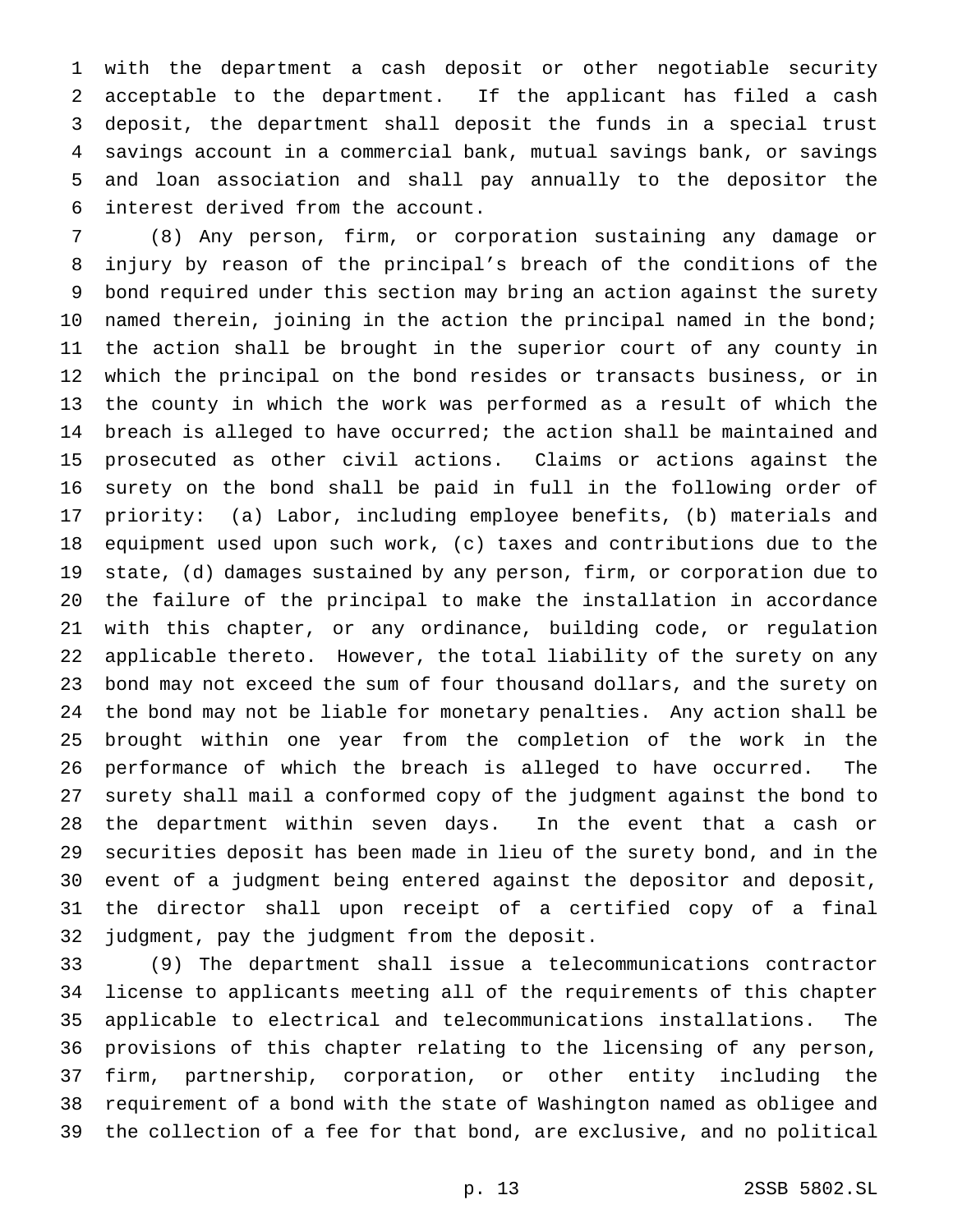subdivision of the state of Washington may require or issue any licenses or bonds or charge any fee for the same or a similar purpose.

 NEW SECTION. **Sec. 207.** (1) Each applicant for a telecommunications contractor license shall designate a supervisory employee or member of the firm to take the administrator's examination. This person shall be designated as administrator under the contractor's license and must be a full-time supervisory employee of the applicant. No person may qualify as administrator for more than one contractor. If the relationship of the administrator with the telecommunications contractor is terminated, the contractor's license is void within ninety days unless another administrator is qualified by the board. However, if the administrator dies, the contractor's license is void within one hundred eighty days unless another administrator is qualified by the board.

 (2) A certificate issued under this section is valid for two years from the nearest birthdate of the administrator, unless revoked or suspended, and is nontransferable. The certificate may be renewed for a two-year period without examination by appropriate application unless the certificate has been revoked, suspended, or not renewed within ninety days after the expiration date. If the certificate is not renewed before the expiration date, the individual shall pay twice the usual fee. A person may take the administrator's test as many times as necessary to pass, without limit.

(3) The administrator shall:

 (a) Be a member of the firm or a supervisory employee and shall be available during working hours to carry out the duties of an administrator under this section;

 (b) Ensure that all telecommunications work complies with the telecommunication installation laws and rules;

(c) Ensure proper permits are required and inspections made;

 (d) See that corrective notices issued by an inspecting authority are complied with; and

 (e) Notify the department in writing within ten days if the administrator relationship is terminated with the telecommunications contractor.

 NEW SECTION. **Sec. 208.** It is the purpose and function of the board to establish and administer written examinations for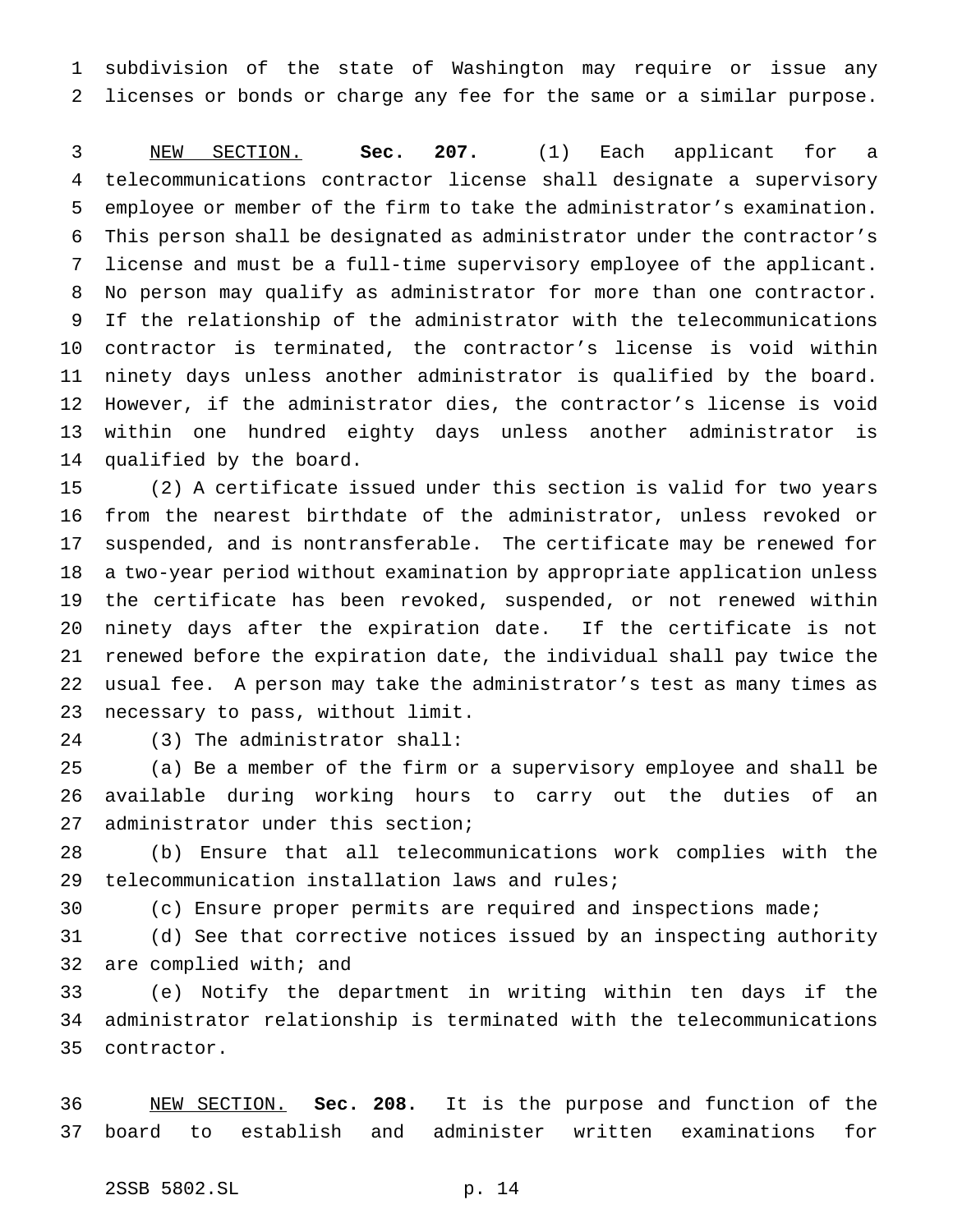telecommunications administrators' certificates. Examinations shall be designed to reasonably ensure that telecommunications administrators' certificate holders are competent to engage in and supervise the work regulated under this subchapter and their respective licenses. The examinations shall include questions to assure proper safety and protection for the general public. The department, with the consent of the board, is permitted to enter into a contract with a professional testing agency to develop, administer, and score these examinations. The fee for the examination may be set by the department in its contract with the professional testing agency. The department, may direct that the applicant pay the fee to the professional testing agency. The fee shall cover but not exceed the costs of preparing and administering the examination.

 NEW SECTION. **Sec. 209.** (1) The director and the officials of all incorporated cities and towns where electrical inspections are required by local ordinances, allowed by RCW 19.28.360 (as recodified by this act), may require by local ordinance the enforcement of this subchapter in their respective jurisdictions. If an incorporated city or town elects to enforce this subchapter, the city or town has the power and shall enforce the provisions of this subchapter.

 (2) The director, through the chief electrical inspector and other inspectors appointed under RCW 19.28.070 (as recodified by this act), shall enforce this chapter. Compliance enforcement may be performed by contractor compliance inspectors appointed under chapter 18.27 RCW. The expenses of the director and the salaries and expenses of state inspectors incurred in carrying out the provisions of this chapter shall be paid entirely out of the electrical license fund, on vouchers approved by the director.

 NEW SECTION. **Sec. 210.** Disputes arising under this chapter regarding whether any city or town's telecommunications rules, regulations, or ordinances are equal to the rules adopted by the department shall be resolved by arbitration. The department shall appoint two members of the board to serve on the arbitration panel, and the city or town shall appoint two persons to serve on the arbitration panel. These four persons shall choose a fifth person to serve. If the four persons cannot agree on a fifth person, the presiding judge of the superior court of the county in which the city or town is located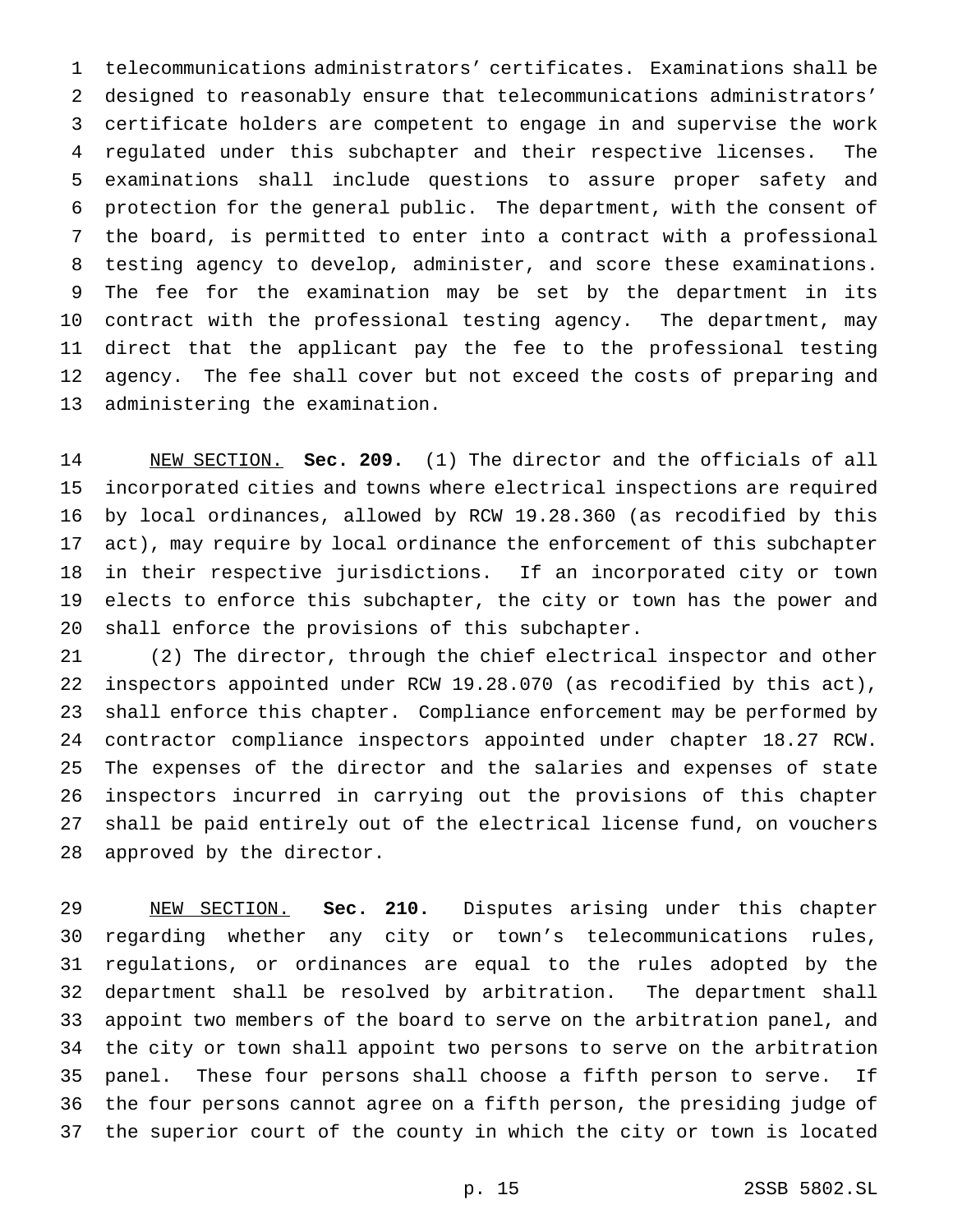shall choose a fifth person. A decision of the arbitration panel may be appealed to the superior court of the county in which the city or town is located within thirty days after the date the panel issues its final decision.

 NEW SECTION. **Sec. 211.** (1) The director shall require permits and require an inspector to inspect all installations of telecommunications systems on the customer side of the network demarcation point for projects greater than ten outlets. However:

 (a) All projects penetrating fire barriers, passing through hazardous locations and all backbone installations regardless of size shall be inspected;

 (b) All installations in single-family residences, duplex residences, and horizontal cabling systems within apartment residential units, including cooperatives and condominiums, do not require permits or inspections;

 (c) No permits or inspections may be required for installation or replacement of cord and plug connected telecommunications equipment or 18 for patch cord and jumper cross-connected equipment;

 (d) The chief electrical inspector may allow a building owner or licensed electrical/telecommunications contractor to apply for annual permitting and regularly scheduled inspection of telecommunications installations made by licensed electrical/telecommunications contractors or the building owner for large commercial and industrial installations where:

 (i) The building owner or licensed electrical/telecommunications contractor has a full-time telecommunications maintenance staff or a yearly maintenance contract with a licensed electrical/telecommunications contractor;

 (ii) The permit is purchased before beginning any telecommunications work; and

 (iii) The building owner or licensed electrical/telecommunications contractor assumes responsibility for correcting all installation deficiencies.

 (2) Upon request, the department shall make the required inspection within forty-eight hours. The forty-eight hour period excludes holidays, Saturdays, and Sundays.

 (3) A written report of the inspection, which plainly and clearly states any corrections or changes required, shall be made by the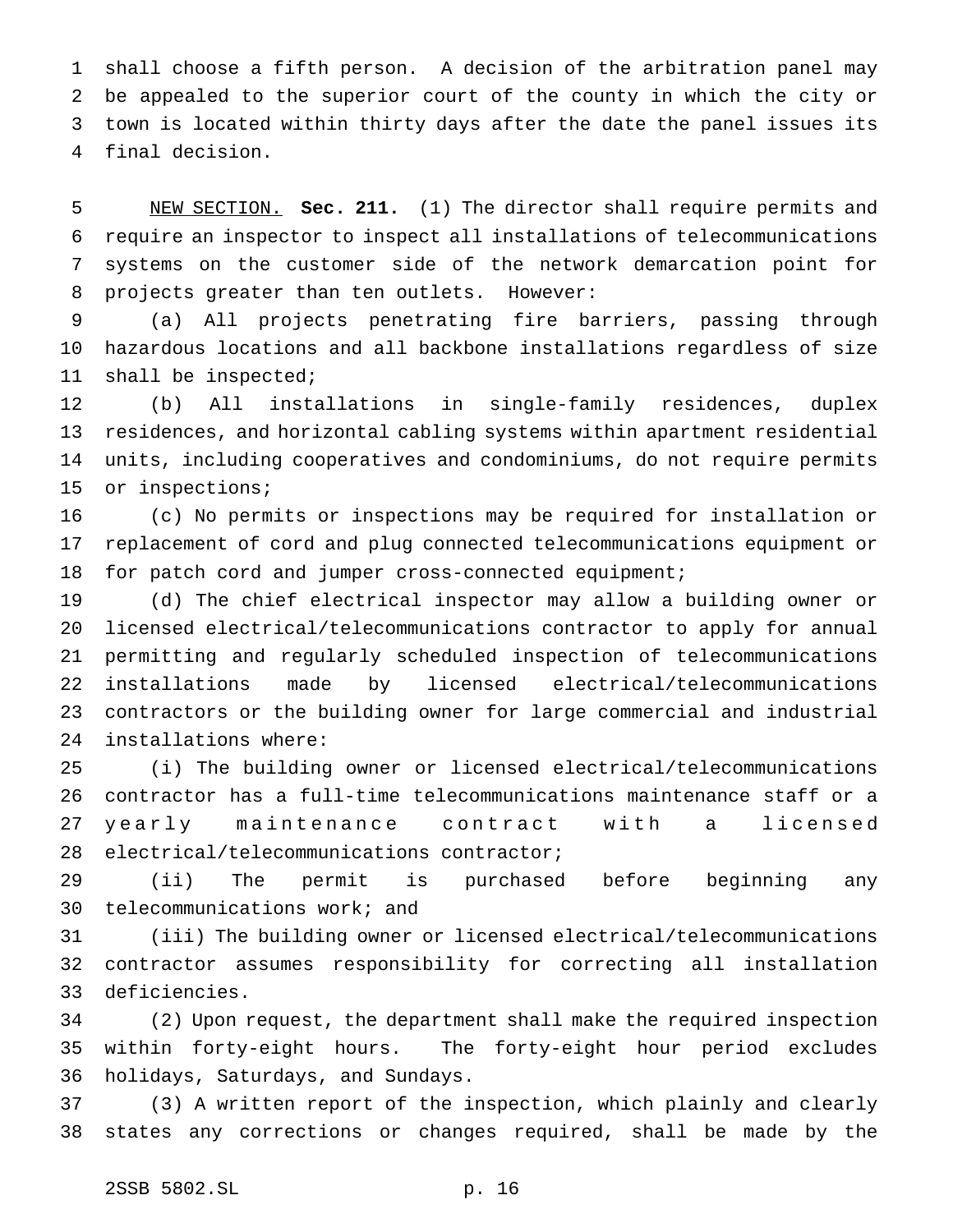inspector. A copy of the report shall be furnished to the person or entity doing the installation work, and a copy shall be filed by the department.

 (4) Whenever the installation of any telecommunications cabling and associated hardware is not in accordance with this chapter, or is in such a condition as to be dangerous to life or property, the person, firm, partnership, corporation, or other entity owning, using, or operating it shall be notified by the department and shall within fifteen working days, or such further reasonable time as may upon request be granted, make such repairs and changes as are required to remove the danger to life or property and to make it conform to this chapter. The director, through the inspector, is empowered to disconnect or order the discontinuance of the telecommunications cabling or electrical service to conductors or equipment that are found to be in a dangerous or unsafe condition and not in accordance with this chapter. Upon making a disconnection, the inspector shall attach a notice stating that the conductors have been found dangerous to life or property and are not in accordance with this chapter. It is unlawful for any person to reconnect such defective conductors or equipment without the approval of the department, and until the conductors and equipment have been placed in a safe and secure condition that complies with this chapter.

 (5) The director, through the electrical inspector, has the right during reasonable hours to enter into and upon any building or premises in the discharge of his or her official duties related to permitting activities for the purpose of making any inspection or test of the installation of new or altered telecommunications systems contained in or on the buildings or premises. No telecommunications cabling subject to this chapter may be concealed until it has been approved by the inspector making the inspection. At the time of the inspection, wiring or equipment subject to this chapter must be sufficiently accessible to permit the inspector to verify installation conformance with the adopted codes and any other requirements of this chapter.

 NEW SECTION. **Sec. 212.** (1) It is unlawful for any person, firm, partnership, corporation, or other entity to install or maintain any telecommunications cabling and associated hardware in violation of this chapter. When the interpretation and application of the installation or maintenance standards provided for in this chapter are in dispute or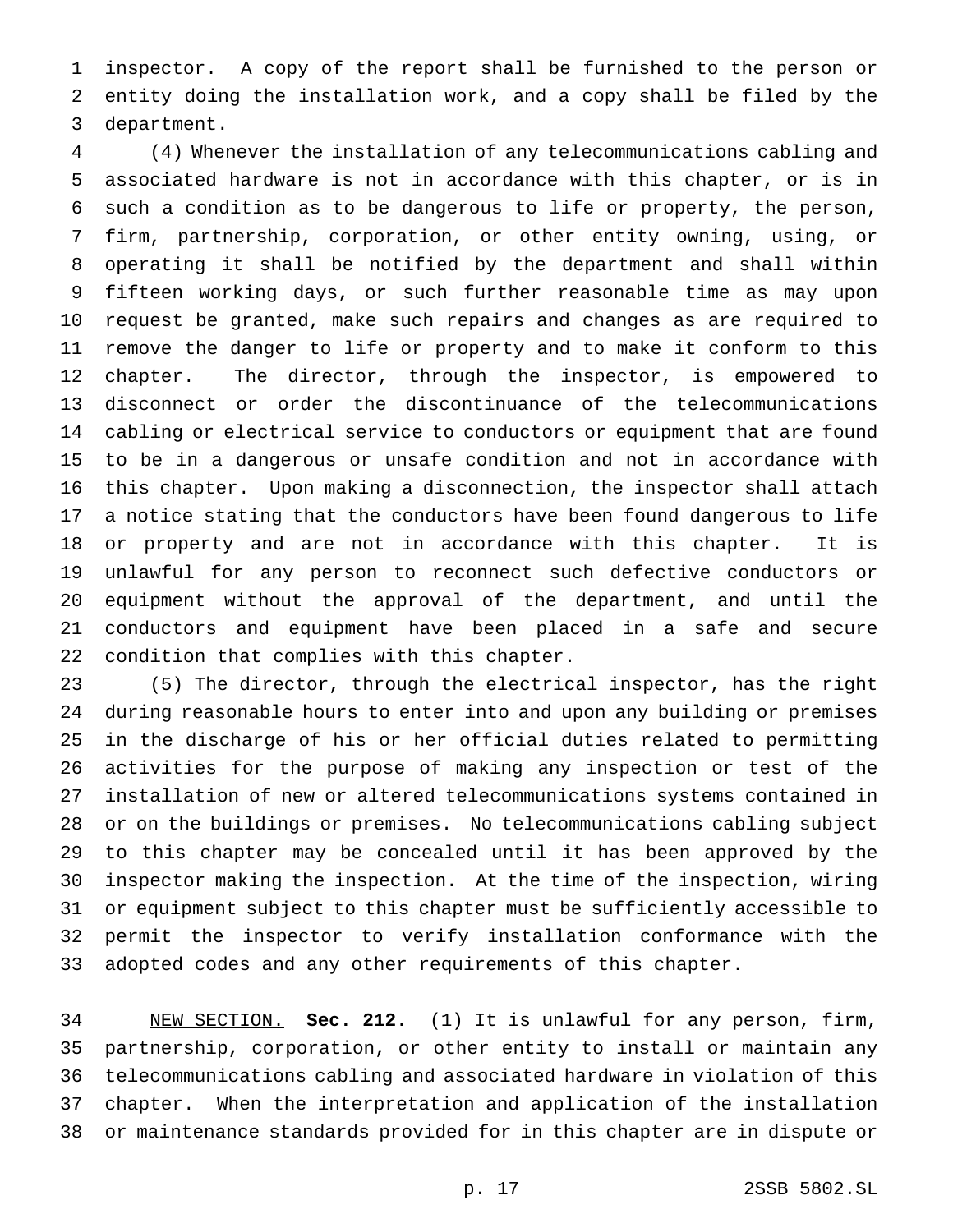in doubt, the board shall, upon application of any interested person, firm, partnership, corporation, or other entity, determine the methods of installation or maintenance of the cabling materials and hardware to be used in the case submitted for its decision.

 (2) Any person, firm, partnership, corporation, or other entity desiring a decision of the board under this section shall, in writing, notify the director of such desire and shall accompany the notice with a certified check payable to the department in the sum of two hundred dollars. The notice shall specify the ruling or interpretation desired and the contention of the person, firm, partnership, corporation, or other entity as to the proper interpretation or application on the question on which a decision is desired. If the board determines that the contention of the applicant for a decision was proper, the two hundred dollars shall be returned to the applicant; otherwise it shall be used in paying the expenses and per diem of the members of the board in connection with the matter. Any portion of the two hundred dollars not used in paying the per diem and expenses of the board in the case shall be paid into the electrical license fund.

 NEW SECTION. **Sec. 213.** Any person, firm, partnership, corporation, or other entity violating any of the provisions of this chapter may be assessed a penalty of not less than one hundred dollars or more than ten thousand dollars per violation. The department, after consulting with the board and receiving the board's recommendations, shall set by rule a schedule of penalties for violating this chapter. The department shall notify the person, firm, partnership, corporation, or other entity violating any of these provisions of the amount of the penalty and of the specific violation. The notice shall be sent by certified mail, return receipt requested, to the last known address of the assessed party. Penalties are subject to review by an appeal to the board. The filing of an appeal stays the effect of the penalty until the board makes its decision. The appeal shall be filed within twenty days after notice of the penalty is given to the assessed party, and shall be made by filing a written notice of appeal with the department. The notice shall be accompanied by a certified check for two hundred dollars, that shall be returned to the assessed party if the decision of the department is not sustained by the board. If the board sustains the decision of the department, the two hundred dollars shall be applied by the department to the payment of the per diem and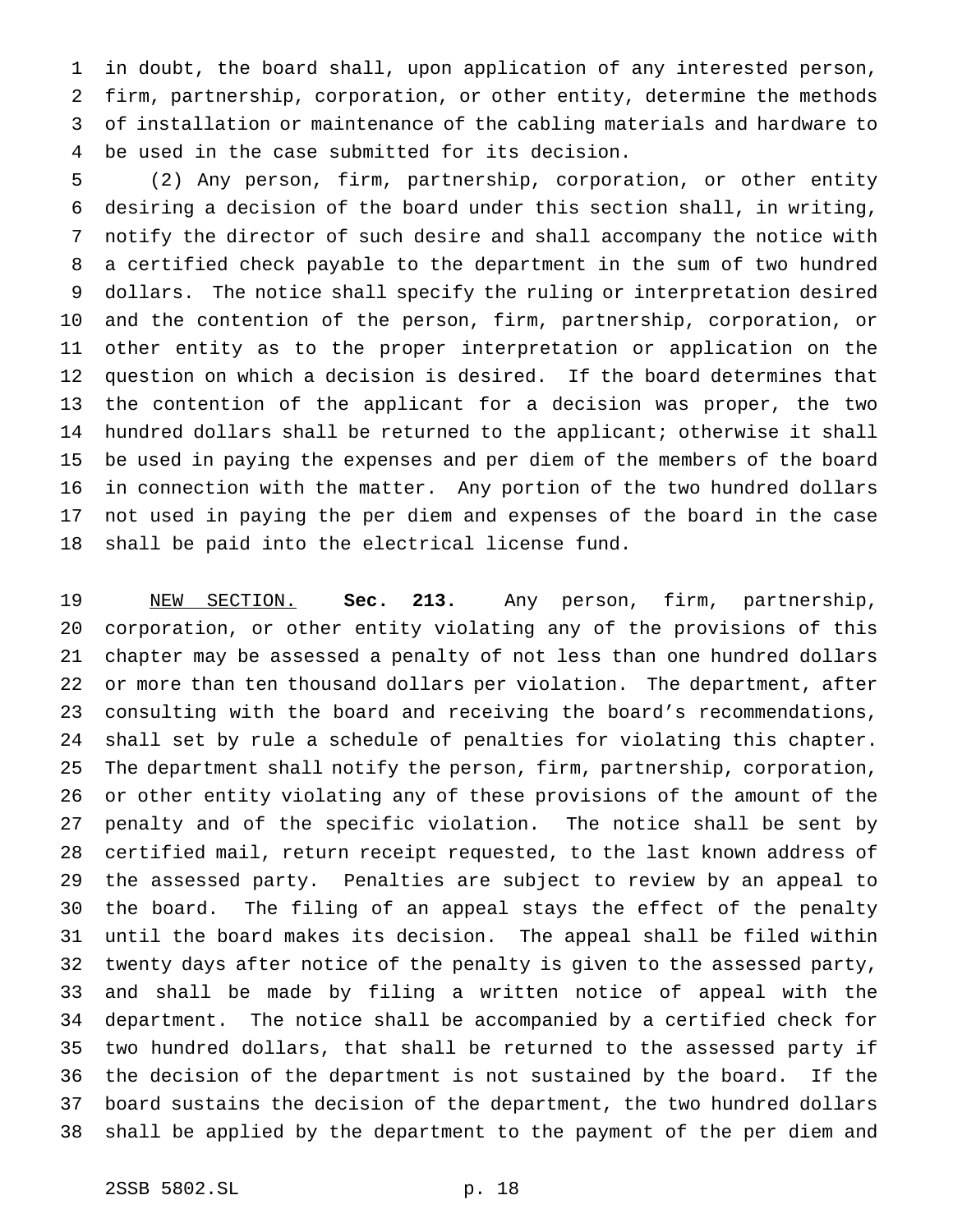expenses of the members of the board incurred in the matter, and any balance remaining after payment of per diem and expenses shall be paid into the electrical license fund. The hearing and review procedures shall be conducted in accordance with chapter 34.05 RCW. The board shall assign its hearings to an administrative law judge to conduct the hearing and issue a proposed decision and order. The board shall be allowed a minimum of twenty days to review a proposed decision and shall issue its decision no later than the next regularly scheduled board meeting.

 NEW SECTION. **Sec. 214.** (1) At the time of licensing and subsequent relicensing, the applicant shall furnish insurance or financial responsibility in the form of an assigned account in the amount of twenty thousand dollars for injury or damages to property, fifty thousand dollars for injury or damage including death to any one person, and one hundred thousand dollars for injury or damage including death to more than one person, or financial responsibility to satisfy these amounts.

 (2) Failure to maintain insurance or financial responsibility relative to the contractor's activities is cause to suspend or deny the contractor's license.

 (3)(a) Proof of financial responsibility authorized in this section may be given by providing, in the amount required by subsection (1) of this section, an assigned account acceptable to the department. The assigned account shall be held by the department to satisfy any execution on a judgment issued against the contractor for damage to property or injury or death to any person occurring in the contractor's contracting operation, according to the provisions of the assigned account agreement. The department shall have no liability for payment in excess of the amount of the assigned account.

 (b) The assigned account filed with the director as proof of financial responsibility shall be canceled three years after:

(i) The contractor's license has expired or been revoked;

 (ii) The contractor has furnished proof of insurance as required by subsection (1) of this section; or

 (iii) No legal action has been instituted against the contractor or on the account at the end of the three-year period.

 (c) If a contractor chooses to file an assigned account as authorized in this section, the contractor shall, on a contracting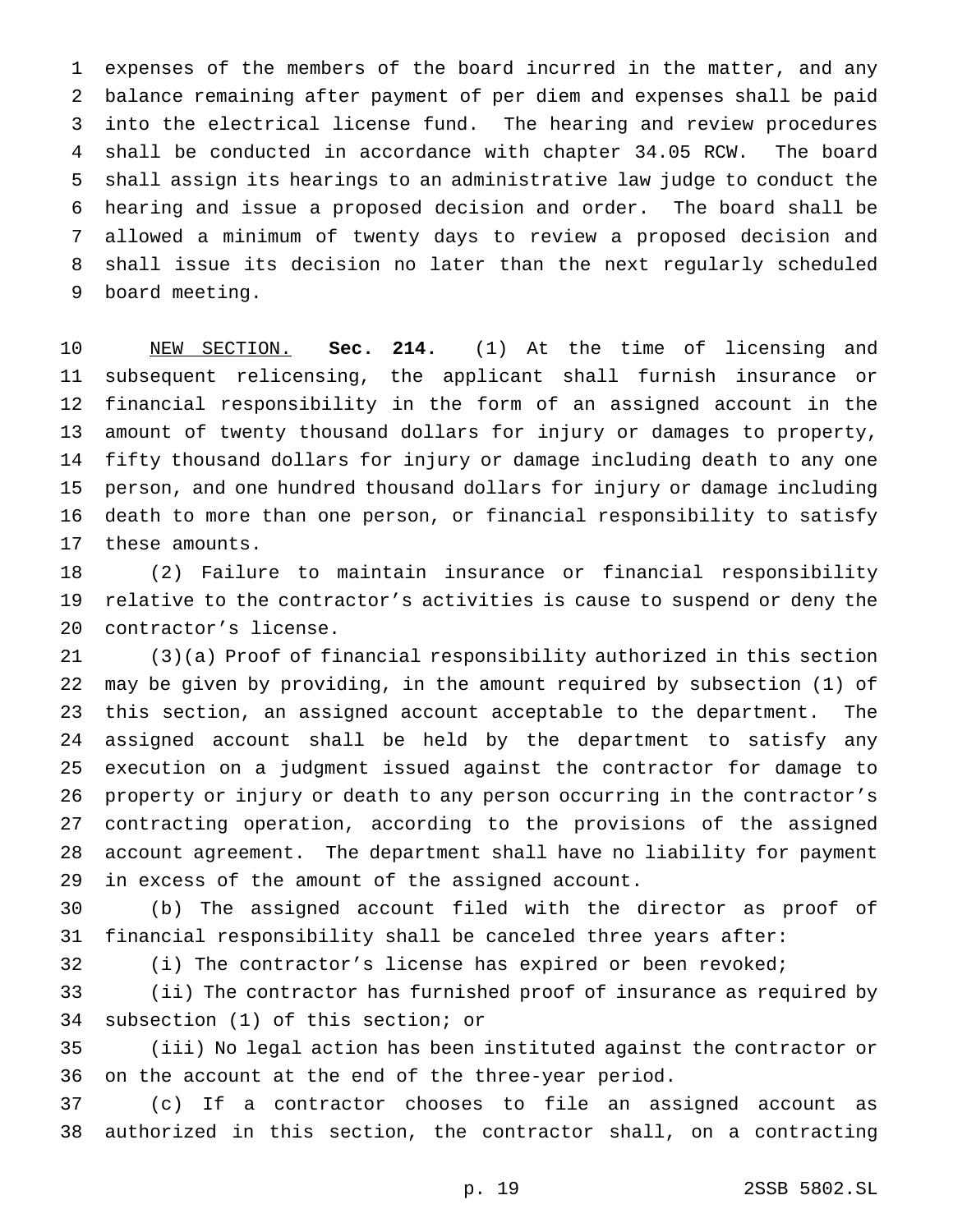project, notify each person with whom the contractor enters into a contract or to whom the contractor submits a bid, that the contractor has filed an assigned account in lieu of insurance and that recovery from the account for any claim against the contractor for property damage or personal injury or death occurring on the project requires the claimant to obtain a court judgment.

 NEW SECTION. **Sec. 215.** Individual worker certification is not required for work under this subchapter. This subchapter does not preclude any person performing telecommunications work from obtaining a limited energy credit towards an electrical certificate of competency if they otherwise meet the certification requirements under this chapter that are applicable to electrical installations.

 NEW SECTION. **Sec. 216.** No person, firm, or corporation engaging in or conducting or carrying on the business of telecommunications installation shall be entitled to commence or maintain any suit or action in any court of this state pertaining to any such work or business, without alleging and proving that such person, firm or corporation held, at the time of commencing and performing such work, an unexpired, unrevoked, and unsuspended license issued under this subchapter; and no city or town requiring by ordinance or regulation a permit for inspection or installation of such telecommunications installation work, shall issue such permit to any person, firm or corporation not holding such license.

 NEW SECTION. **Sec. 217.** It is unlawful for any person, firm, partnership, corporation, or other entity to install or maintain telecommunications equipment not in accordance with this subchapter. In cases where the interpretation and application of the installation or maintenance standards under this subchapter are in dispute or in doubt, the board shall, upon application of any interested person, firm, partnership, corporation, or other entity, determine the methods of installation or maintenance or the materials, devices, appliances, or equipment to be used in the particular case submitted for its decision.

 NEW SECTION. **Sec. 218.** Any person, firm, partnership, corporation, or other entity desiring a decision of the board pursuant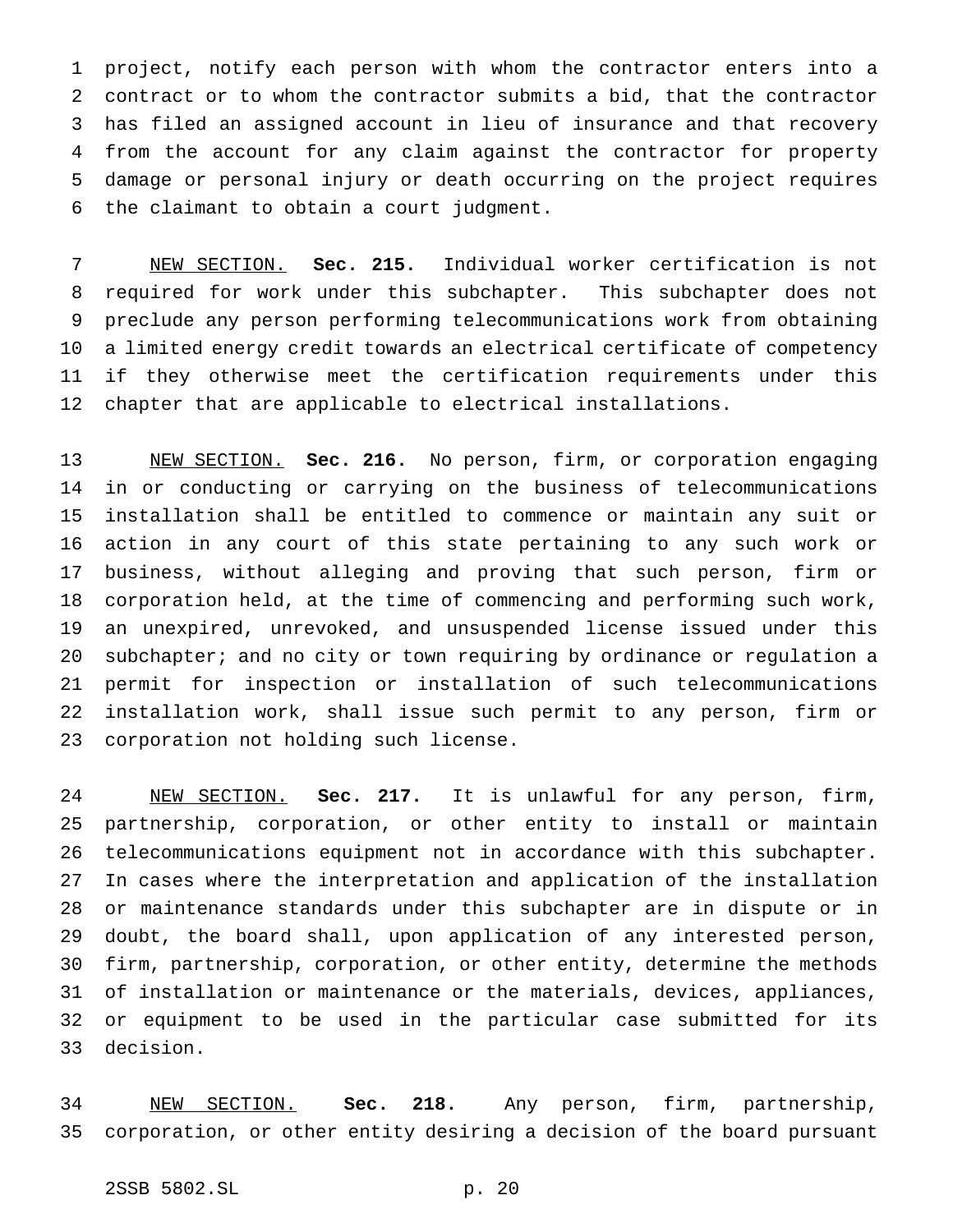to section 217 of this act shall, in writing, notify the director of such desire and shall accompany the notice with a certified check payable to the department in the sum of two hundred dollars. The notice shall specify the ruling or interpretation desired and the contention of the person, firm, partnership, corporation, or other entity as to the proper interpretation or application on the question on which a decision is desired. If the board determines that the contention of the applicant for a decision was proper, the two hundred dollars shall be returned to the applicant; otherwise it shall be used in paying the expenses and per diem of the members of the board in connection with the matter. Any portion of the two hundred dollars not used in paying the per diem and expenses of the board in the case shall be paid into the electrical license fund.

 NEW SECTION. **Sec. 219.** (1) The director may adopt rules, make specific decisions, orders, and rulings, including demands and findings, and take other necessary action for the implementation and enforcement of this subchapter after consultation with the board and receiving the board's recommendations. In the administration of this subchapter the department shall not enter any controversy arising over work assignments with respect to the trades involved in the construction industry.

 (2) Compliance with the rules adopted under subsection (1) of this section is prima facie evidence of compliance with the subchapter. Copies of all rules shall be maintained by the department and made available upon request.

 NEW SECTION. **Sec. 301.** If any provision of this act or its application to any person or circumstance is held invalid, the remainder of the act or the application of the provision to other persons or circumstances is not affected.

 NEW SECTION. **Sec. 302.** The sum of one million four hundred eight thousand dollars, or as much thereof as may be necessary, is appropriated from the electrical license account to the department of labor and industries for the biennium year ending June 30, 2001, to carry out the purposes of this act.